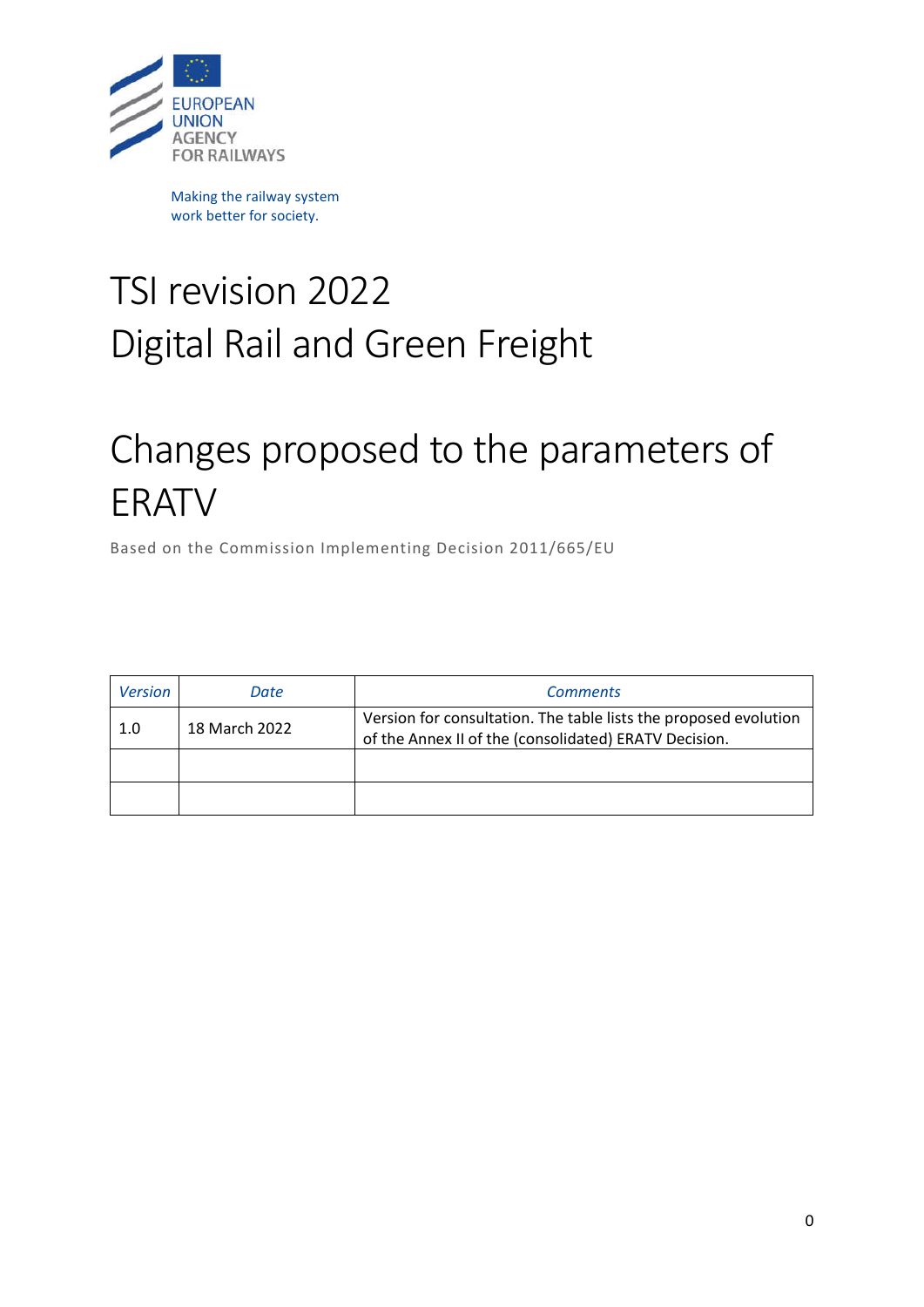| Parameter |                                                                                                                                | Data format                                                                                                                           | (Yes, No, Optional, Open Point) |                             | Applicability to vehicle categories Parameters for technical<br>compatibility<br>between |             |                                                                                                            |
|-----------|--------------------------------------------------------------------------------------------------------------------------------|---------------------------------------------------------------------------------------------------------------------------------------|---------------------------------|-----------------------------|------------------------------------------------------------------------------------------|-------------|------------------------------------------------------------------------------------------------------------|
|           |                                                                                                                                |                                                                                                                                       | vehicles                        | passengerwagons<br>vehicles |                                                                                          | vehicles    | Vehicle<br>and<br>the<br>1. Traction <sup>2</sup> . Hauled 3. Freight 4. Special network(s) of area of use |
|           | <b>Oldentification of the</b><br>type                                                                                          | Heading (no data)                                                                                                                     |                                 |                             |                                                                                          |             |                                                                                                            |
| 0.1       | Type number (in [number]<br>accordance<br>Annex III)                                                                           | XX-Y<br>withXXX-XXXX-X                                                                                                                |                                 | Y                           | Y                                                                                        | Y           |                                                                                                            |
| 0.2       | Variant included [alphanumeric]<br>in this type<br>accordance<br>(in<br>with Article 2(13)<br>of Regulation (EU)<br>2018/545)  | ZZZ                                                                                                                                   | Y                               | Y                           | Y                                                                                        | Y           |                                                                                                            |
| 0.4       | Versions included[alphanumeric]<br>in this type.<br>accordance<br>(in<br>with Article 2(14)<br>of Regulation (EU)<br>2018/545) | <b>VVV</b>                                                                                                                            | Y                               | Y                           | Y                                                                                        | Y           |                                                                                                            |
| 0.3       | Date of record in[date]<br><b>ERATV</b>                                                                                        | YYYYMMDD                                                                                                                              | Y                               | Y                           | Y                                                                                        | Y           |                                                                                                            |
|           | 1General<br>information                                                                                                        | <b>Heading</b> (no<br>data)                                                                                                           |                                 |                             |                                                                                          |             |                                                                                                            |
| 1.1       | Type name                                                                                                                      | [character<br>string] (max 256<br>characters)                                                                                         | 0                               | $\overline{0}$              | $\overline{0}$                                                                           | 0           |                                                                                                            |
| 1.2       | Alternative<br>name                                                                                                            | type <sup>[character</sup><br>string] (max 256<br>characters)                                                                         | $\Omega$                        | $\overline{0}$              | $\overline{0}$                                                                           | 0           |                                                                                                            |
| 1.3       | <b>Manufacturer's</b><br>name                                                                                                  | <b>Heading</b> (no<br>data)                                                                                                           |                                 |                             |                                                                                          |             |                                                                                                            |
| 1.3.1     | Manufacturer<br>identification<br>data                                                                                         | <b>Heading (no</b><br>data)                                                                                                           |                                 |                             |                                                                                          |             |                                                                                                            |
| 1.3.1.1   | Name<br>organisation                                                                                                           | offcharacter<br>string] (max 256<br>characters)<br>Selection from a<br>predefined list,<br>possibility to add<br>new<br>organisations | Y                               | Y                           | Y                                                                                        | Y           |                                                                                                            |
| 1.3.1.2   | Registered<br>business number                                                                                                  | Text                                                                                                                                  | 0                               | $\overline{0}$              | $\overline{0}$                                                                           | $\mathbf 0$ |                                                                                                            |

## **Parameters of ERATV**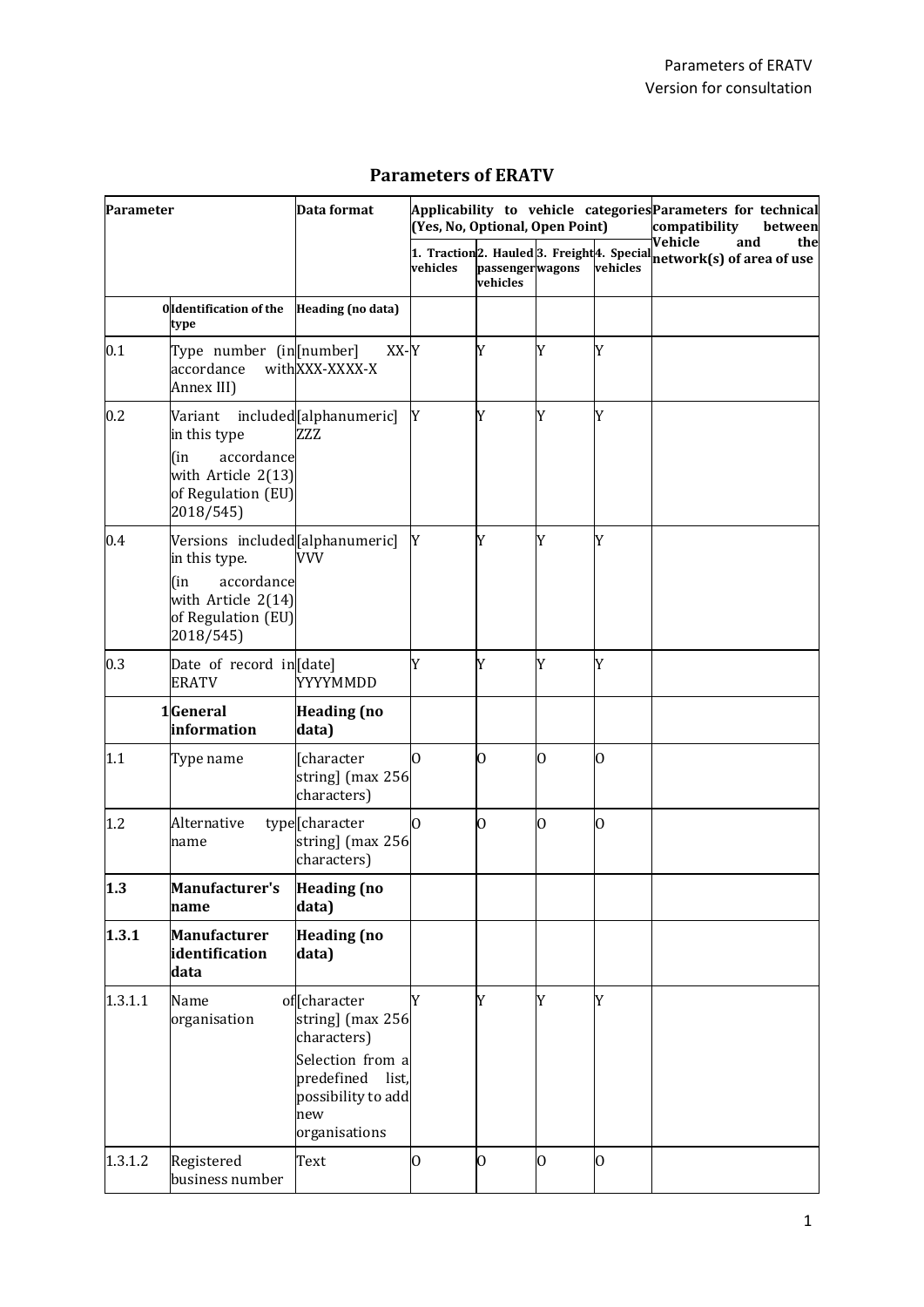| Parameter |                                                      | Data format                                                                                                                                                                                                                                                          | (Yes, No, Optional, Open Point)                                                             |                             | Applicability to vehicle categories Parameters for technical<br>compatibility<br>between |                |                                                    |
|-----------|------------------------------------------------------|----------------------------------------------------------------------------------------------------------------------------------------------------------------------------------------------------------------------------------------------------------------------|---------------------------------------------------------------------------------------------|-----------------------------|------------------------------------------------------------------------------------------|----------------|----------------------------------------------------|
|           |                                                      |                                                                                                                                                                                                                                                                      | 1. Traction <sub>2</sub> . Hauled <sup>3</sup> . Freight <sup>4</sup> . Special<br>vehicles | passengerwagons<br>vehicles |                                                                                          | vehicles       | Vehicle<br>and<br>the<br>network(s) of area of use |
| 1.3.1.3   | Organisation code Alphanumeric                       | code                                                                                                                                                                                                                                                                 | 0                                                                                           | $\overline{0}$              | 0                                                                                        | 0              |                                                    |
| 1.3.2     | <b>Manufacturer</b><br>contact data                  | <b>Heading</b> (no<br>data)                                                                                                                                                                                                                                          |                                                                                             |                             |                                                                                          |                |                                                    |
| 1.3.2.1   | <b>Address</b><br>organisation,<br>street and number | ofText                                                                                                                                                                                                                                                               | O                                                                                           | $\overline{0}$              | O.                                                                                       | 0              |                                                    |
| 1.3.2.2   | Town                                                 | Text                                                                                                                                                                                                                                                                 | O                                                                                           | $\overline{0}$              | 0                                                                                        | 0              |                                                    |
| 1.3.2.3   | Country code                                         | Code as in EUO<br>interinstitutional<br>style guide                                                                                                                                                                                                                  |                                                                                             | $\overline{0}$              | Ю                                                                                        | 0              |                                                    |
| 1.3.2.4   | Post code                                            | Alphanumeric<br>code                                                                                                                                                                                                                                                 | $\overline{0}$                                                                              | $\overline{0}$              | 0                                                                                        | $\overline{0}$ |                                                    |
| 1.3.2.5   | Email address                                        | Email                                                                                                                                                                                                                                                                | 0                                                                                           | 0                           | $\mathbf 0$                                                                              | $\overline{0}$ |                                                    |
| 1.4       | Category                                             | [character<br>string] Selection<br>from<br>a<br>predefined<br>list<br>(according<br>to<br>Annex III)                                                                                                                                                                 | Y                                                                                           | Y                           | Y                                                                                        | Y              |                                                    |
| 1.5       | Subcategory                                          | [character<br>string] Selection<br>from<br>a<br>predefined<br>list<br>(according<br>to<br>Annex III)                                                                                                                                                                 | Y                                                                                           | Y                           | Y                                                                                        | Y              |                                                    |
|           | 2 Conformity with Heading (no<br>TSIs                | data)                                                                                                                                                                                                                                                                |                                                                                             |                             |                                                                                          |                |                                                    |
| 2.1       | Conformity<br><b>TSI</b>                             | withFor each TSI:<br>[character<br>string]<br>Y/N/Partial/Not<br>applicable<br>Selection from a<br>predefined list of<br>vehicle<br>related<br>TSIs (both<br>in<br>force and those<br>that<br>were<br>previously<br>in<br>force) (multiple<br>selection<br>possible) | Y                                                                                           | Y                           | Y                                                                                        | Y              |                                                    |
| 2.2       | certificate<br>EC<br>verification:                   | offcharacter<br>string]                                                                                                                                                                                                                                              | Y                                                                                           | Y                           | Y                                                                                        | Y              |                                                    |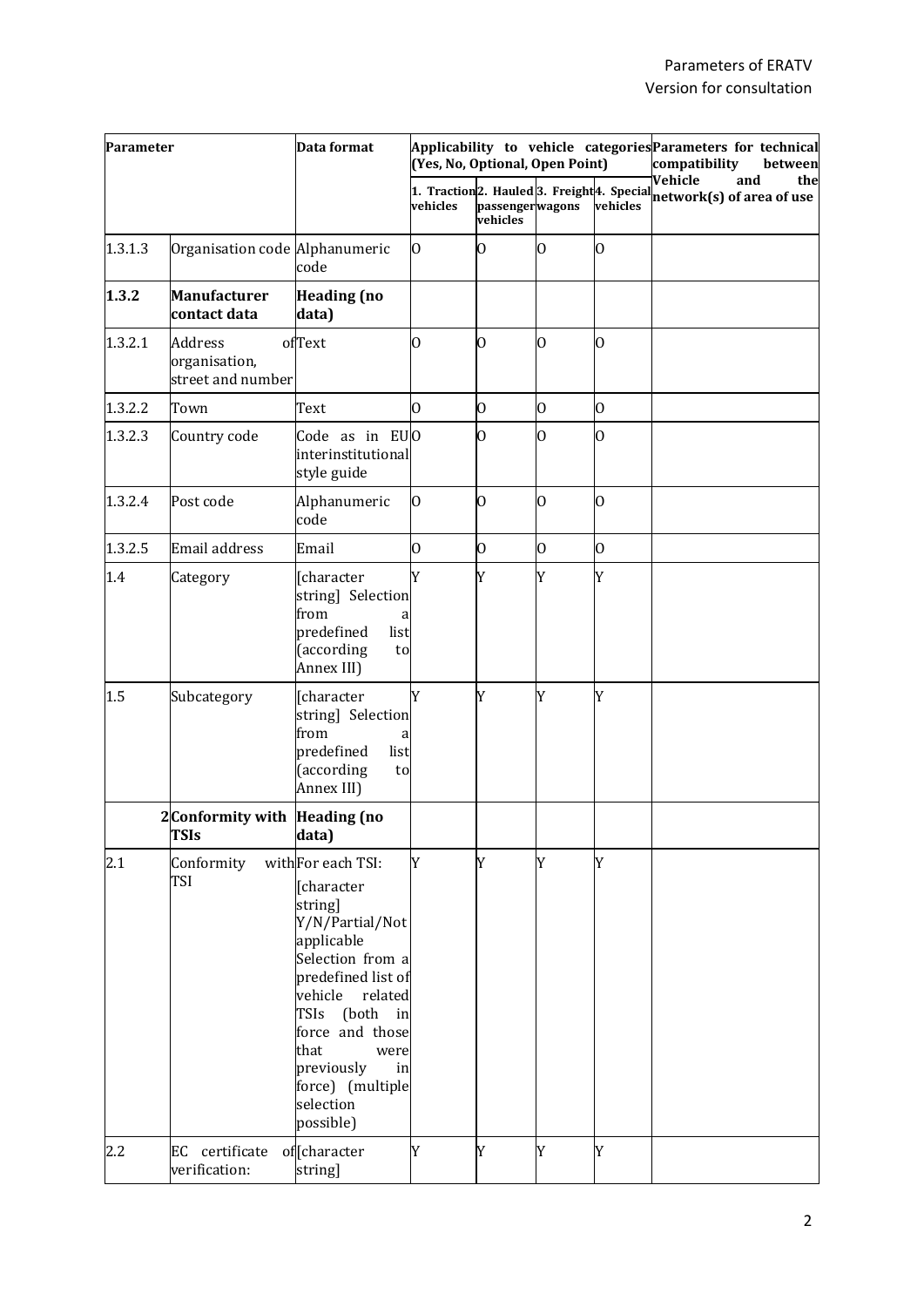| Parameter |                                                                                                                                                                                               | Data format                                                                                                                                          | (Yes, No, Optional, Open Point) |                             | Applicability to vehicle categories Parameters for technical<br>compatibility<br>between |          |                                                                                                     |     |
|-----------|-----------------------------------------------------------------------------------------------------------------------------------------------------------------------------------------------|------------------------------------------------------------------------------------------------------------------------------------------------------|---------------------------------|-----------------------------|------------------------------------------------------------------------------------------|----------|-----------------------------------------------------------------------------------------------------|-----|
|           |                                                                                                                                                                                               |                                                                                                                                                      | vehicles                        | passengerwagons<br>vehicles |                                                                                          | vehicles | Vehicle<br>and<br>1. Traction <sup>2</sup> . Hauled 3. Freight 4. Special network(s) of area of use | the |
|           | Reference of 'EC (possibility<br>type examination indicate several<br>certificates'<br>module<br>applied)<br>and/orrolling<br>ΈC<br>examination<br>certificates'<br>module<br>SH1<br>applied) | to<br>(ifcertificates,<br>e.g.<br>SBcertificate<br>for<br>stock<br>designsubsystem,<br>certificate<br>for<br>(ifCCS, etc.)                           |                                 |                             |                                                                                          |          |                                                                                                     |     |
| 2.3       | Applicable specific character<br>cases<br>conformityfrom<br>cases<br>which<br>with<br>been assessed)                                                                                          | (specificstring] Selection<br>haspredefined<br>list<br>(multiple<br>selection<br>possible)<br>based<br>on TSIs (for each<br>TSI marked as Y<br>or P) | Y                               | Y                           | Y                                                                                        | Y        |                                                                                                     |     |
| 2.4       | Sections of TSI not [character<br>complied with                                                                                                                                               | string] Selection<br>from<br>a<br>predefined<br>list<br>(multiple<br>selection<br>possible)<br>based<br>on TSIs (for each<br>TSI marked as P)        | Y                               | Y                           | Y                                                                                        | Y        |                                                                                                     |     |
|           | 3Authorisations                                                                                                                                                                               | <b>Heading</b> (no<br>data)                                                                                                                          |                                 |                             |                                                                                          |          |                                                                                                     |     |
| 3.0       | Area of use                                                                                                                                                                                   | [character<br>string] Selection<br>from<br>a<br>predefined<br>list<br>(multiple<br>selection): MS -<br>Network                                       | Y                               | Y                           | Y                                                                                        | Y        |                                                                                                     |     |
| 3.1       | Authorisation in Heading (no                                                                                                                                                                  | data)                                                                                                                                                |                                 |                             |                                                                                          |          |                                                                                                     |     |
| 3.1.1     | Member State of Character<br>authorisation                                                                                                                                                    | string] Selection<br>from<br>a<br>predefined<br>list<br>(multiple<br>selection)                                                                      | Y                               | Y                           | Y                                                                                        | Y        |                                                                                                     |     |
| 3.1.2     | <b>Current status</b>                                                                                                                                                                         | <b>Heading</b> (no<br>data)                                                                                                                          |                                 |                             |                                                                                          |          |                                                                                                     |     |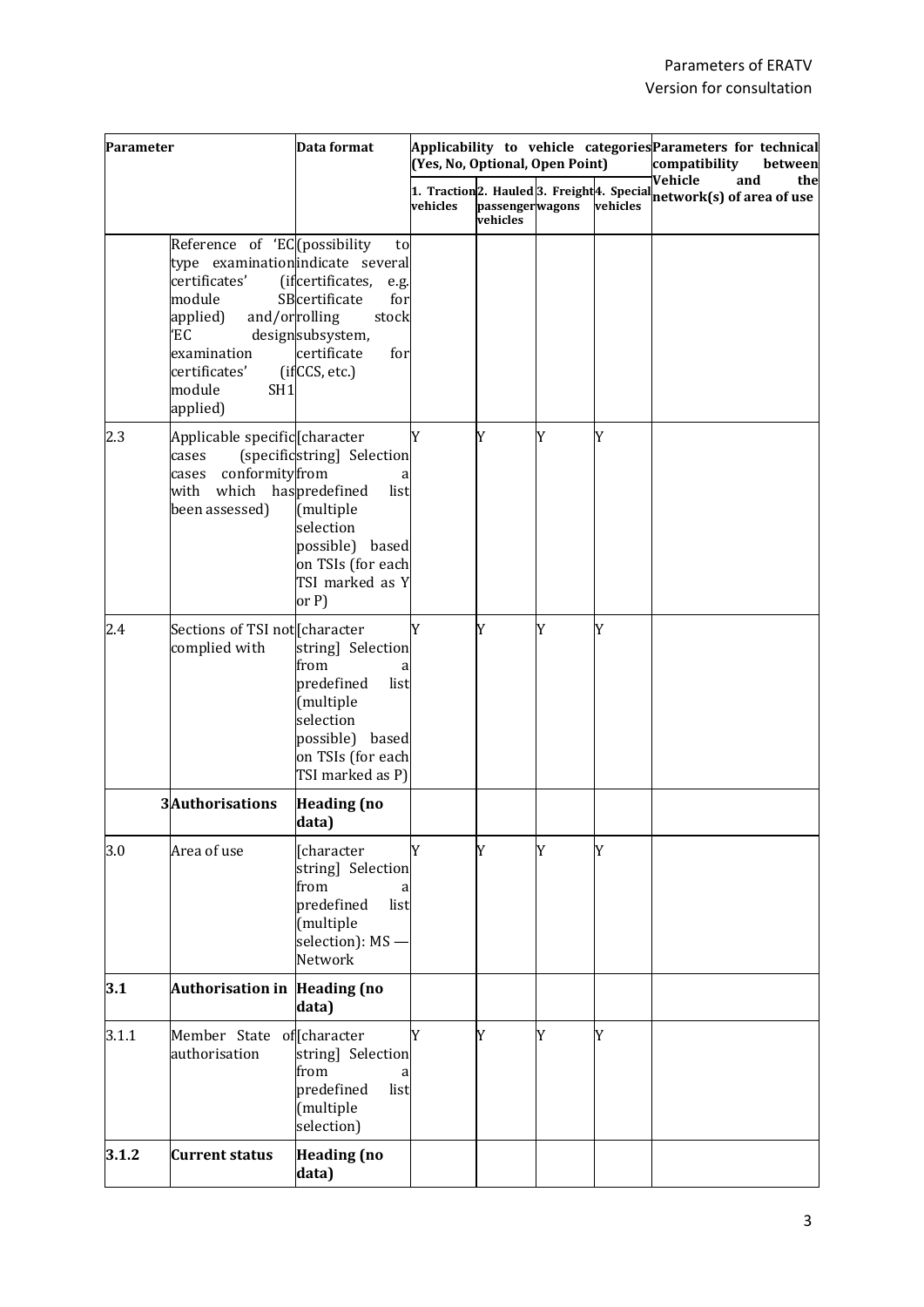| Parameter         |                                                                         | Data format                                                                                                                                           | (Yes, No, Optional, Open Point) |                             | Applicability to vehicle categories Parameters for technical<br>compatibility<br>between |          |                                                                                               |
|-------------------|-------------------------------------------------------------------------|-------------------------------------------------------------------------------------------------------------------------------------------------------|---------------------------------|-----------------------------|------------------------------------------------------------------------------------------|----------|-----------------------------------------------------------------------------------------------|
|                   |                                                                         |                                                                                                                                                       | vehicles                        | passengerwagons<br>vehicles |                                                                                          | vehicles | Vehicle<br>and<br>the<br>1. Traction2. Hauled 3. Freight 4. Special network(s) of area of use |
| 3.1.2.1           | Status                                                                  | [character<br>string] + [date]<br>Possible options:<br>Valid, Suspended<br>YYYYMMDD,<br>Revoked<br>YYYYMMDD,<br>to<br>renewed<br>be<br>YYYYMMDD       | Y                               | Y                           | Y                                                                                        | Y        |                                                                                               |
| 3.1.2.2           | Validity<br>authorisation<br>defined)                                   | of[date]<br>(ifYYYYMMDD                                                                                                                               | Y                               | Y                           | Y                                                                                        | Y        |                                                                                               |
| 3.1.2.3           | Coded conditions [character<br>for use and otherstring]<br>restrictions | Code<br>assigned by the<br>Agency                                                                                                                     | Y                               | Y                           | Y                                                                                        | Y        |                                                                                               |
| 3.1.2.4           | Non-coded<br>conditions for usestring]<br>and<br>other<br>restrictions  | [character                                                                                                                                            | Y                               | Y                           | Y                                                                                        | Y        |                                                                                               |
| 3.1.3             | <b>Historical</b>                                                       | <b>Heading (no</b><br>data)                                                                                                                           |                                 |                             |                                                                                          |          |                                                                                               |
| 3.1.3.1           | <b>Original</b><br>authorisation                                        | <b>Heading (no</b><br>data)                                                                                                                           |                                 |                             |                                                                                          |          |                                                                                               |
| 3.1.3.1.1         | Date of the original [date]<br>authorisation                            | YYYYMMDD                                                                                                                                              | Y                               | Y                           | Y                                                                                        | Y        |                                                                                               |
|                   | 3.1.3.1.2 Authorisation<br>holder                                       | <b>Heading</b> (no<br>data)                                                                                                                           |                                 |                             |                                                                                          |          |                                                                                               |
| 1                 | 3.1.3.1.2. Authorisation<br>holder<br>identification<br>data            | <b>Heading</b> (no<br>data)                                                                                                                           |                                 |                             |                                                                                          |          |                                                                                               |
| 3.1.3.1.2.<br>1.1 | Name<br>organisation                                                    | of <sup>[character]</sup><br>string] (max 256<br>characters)<br>Selection from a<br>predefined<br>list,<br>possibility to add<br>new<br>organisations | Y                               | Y                           | Y                                                                                        | Y        |                                                                                               |
| 3.1.3.1.2.<br>1.2 | Registered<br>business number                                           | Text                                                                                                                                                  | Y                               | Y                           | Y                                                                                        | Y        |                                                                                               |
| 1.3               | 3.1.3.1.2. Organisation code Alphanumeric                               | code                                                                                                                                                  | $\overline{0}$                  | 0                           | Ю                                                                                        | 0        |                                                                                               |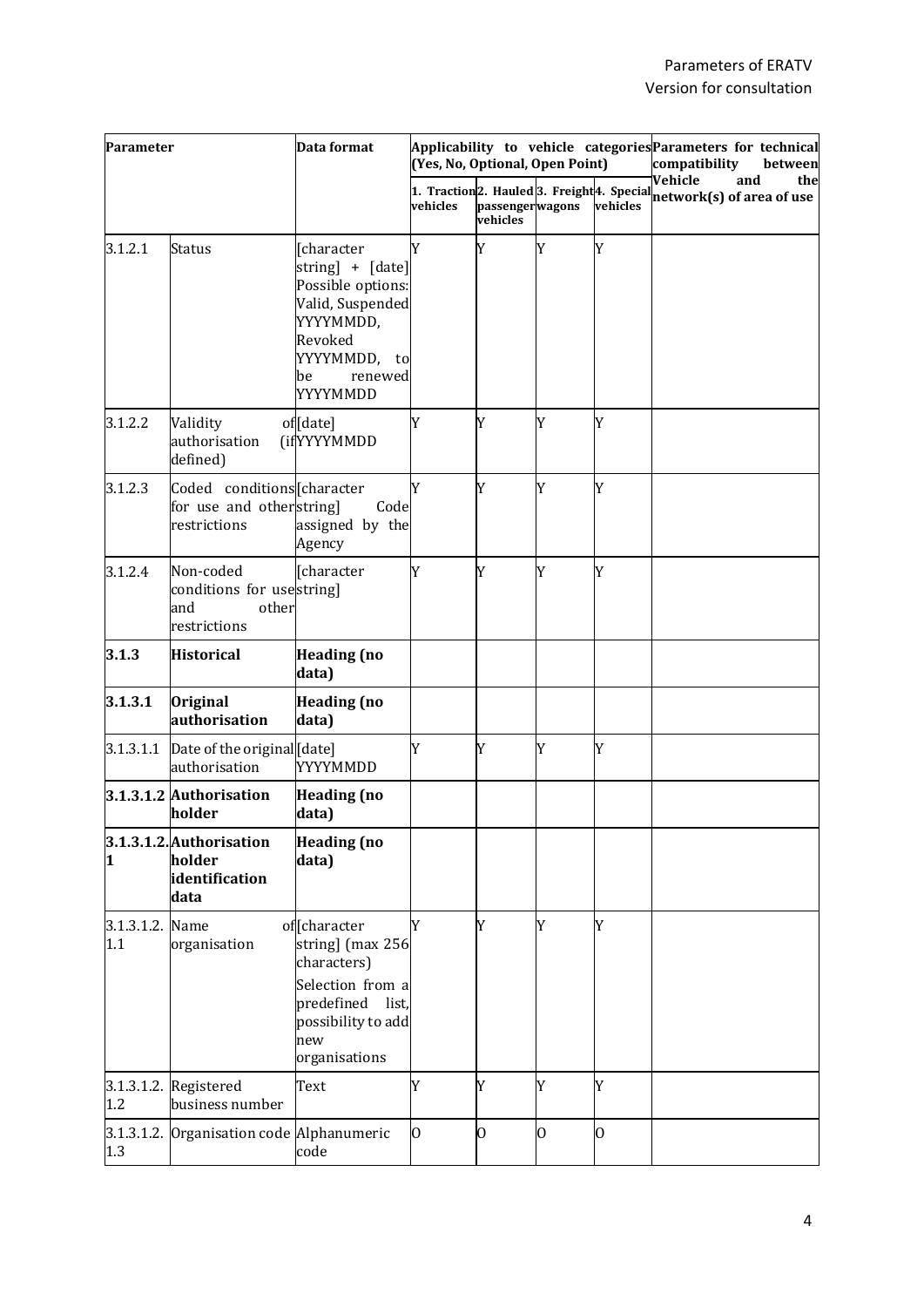| Parameter                 |                                                                                                                                                | Data format                                                                                                                                                                                                  | (Yes, No, Optional, Open Point) |                             |   | Applicability to vehicle categories Parameters for technical<br>compatibility<br>between |                                                                                         |     |
|---------------------------|------------------------------------------------------------------------------------------------------------------------------------------------|--------------------------------------------------------------------------------------------------------------------------------------------------------------------------------------------------------------|---------------------------------|-----------------------------|---|------------------------------------------------------------------------------------------|-----------------------------------------------------------------------------------------|-----|
|                           |                                                                                                                                                |                                                                                                                                                                                                              | vehicles                        | passengerwagons<br>vehicles |   | vehicles                                                                                 | Vehicle<br>and<br>1. Traction 2. Hauled 3. Freight 4. Special network(s) of area of use | the |
| 2                         | 3.1.3.1.2. Authorisation<br>holder contact<br>data                                                                                             | <b>Heading (no</b><br>data)                                                                                                                                                                                  |                                 |                             |   |                                                                                          |                                                                                         |     |
| 3.1.3.1.2. Address<br>2.1 | organisation,<br>street and number                                                                                                             | ofText                                                                                                                                                                                                       | Y                               | Y                           | Y | Y                                                                                        |                                                                                         |     |
| 3.1.3.1.2. Town<br>2.2    |                                                                                                                                                | Text                                                                                                                                                                                                         | Y                               | Y                           | Y | Y                                                                                        |                                                                                         |     |
| 2.3                       | 3.1.3.1.2. Country code                                                                                                                        | Code as in EUY<br>interinstitutional<br>style guide                                                                                                                                                          |                                 | Y                           | Y | Y                                                                                        |                                                                                         |     |
| 2.4                       | 3.1.3.1.2. Post code                                                                                                                           | Alphanumeric<br>code                                                                                                                                                                                         | Y                               | Y                           | Y | Y                                                                                        |                                                                                         |     |
| 2.5                       | $3.1.3.1.2$ . Email address                                                                                                                    | Email                                                                                                                                                                                                        | Y                               | Y                           | Y | Y                                                                                        |                                                                                         |     |
| 3.1.3.1.3                 | Authorisation<br>document<br>reference                                                                                                         | [character<br>string] (EIN)                                                                                                                                                                                  | Y                               | Y                           | Y | Y                                                                                        |                                                                                         |     |
|                           | 3.1.3.1.4 Certificate<br>verification:<br>Reference of type <sup>[</sup> [Possibility<br>examination<br>design<br>examination type certificate | of [character<br>string]<br>to<br>orindicate several<br>certificates,<br>e.g.<br>for<br>rolling<br>stock<br>subsystem,<br>certificate<br>for<br>Control,<br>command<br>and<br>signalling<br>subsystem, etc.) | Y                               | Y                           | Y | Y                                                                                        |                                                                                         |     |
| 3.1.3.1.5                 | Parameters<br>which conformitystring] Selection<br>applicablefrom<br>to<br>national rules haspredefined<br>been assessed                       | for [character<br>list<br>(multiple<br>selection<br>possible)<br>based<br>on Commission<br>Decision<br>2015/2299/EU                                                                                          | Y                               | Y                           | Y | Y                                                                                        |                                                                                         |     |
| 3.1.3.1.6                 | Comments                                                                                                                                       | [character<br>string]<br>(max<br>1024<br>characters)                                                                                                                                                         | 0                               | O                           | O | 0                                                                                        |                                                                                         |     |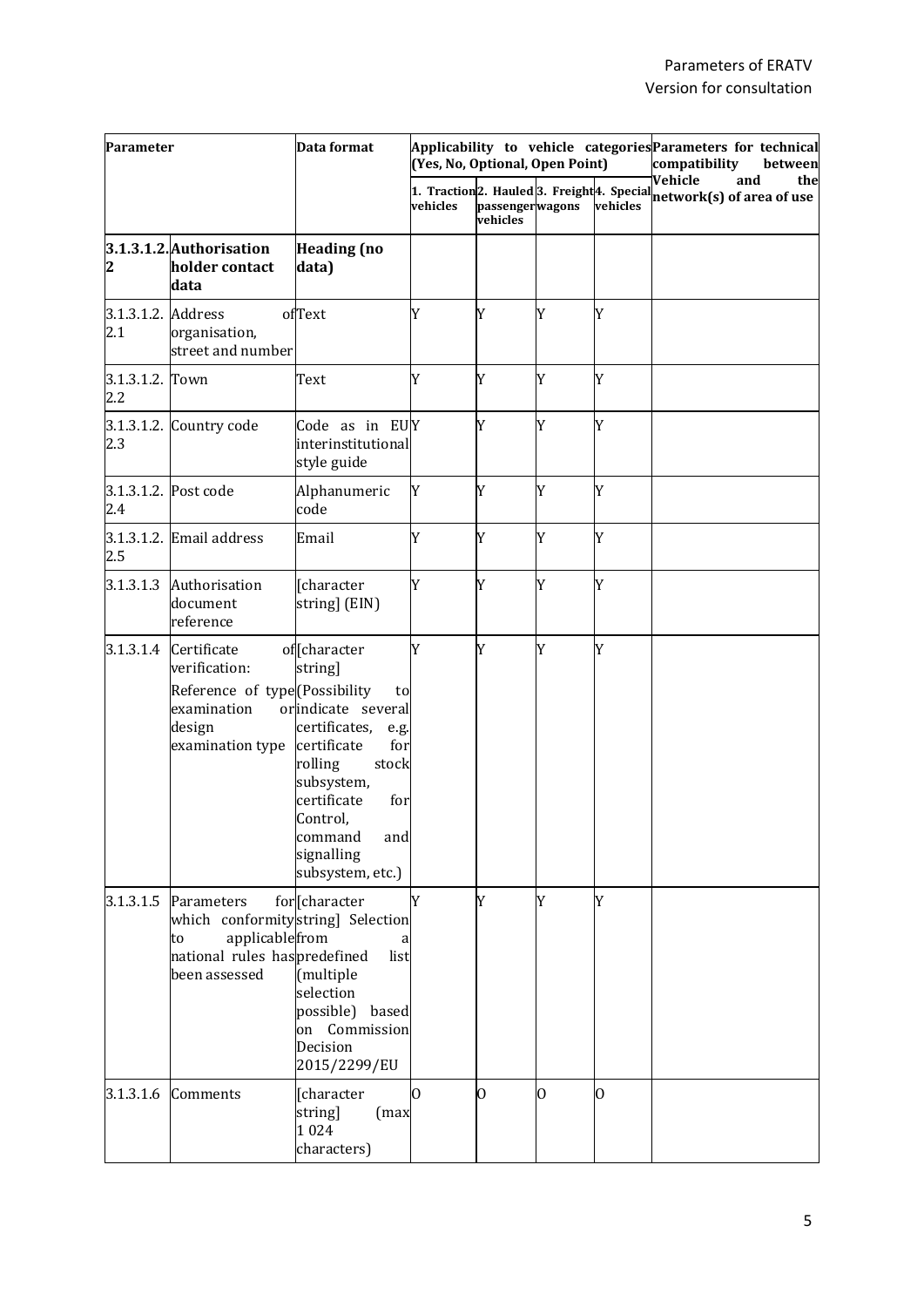| Parameter              |                                                                                                                                                | Data format                                                                                                                                                            | (Yes, No, Optional, Open Point) |                             |                | Applicability to vehicle categories Parameters for technical<br>compatibility<br>between |                                                                                                           |     |
|------------------------|------------------------------------------------------------------------------------------------------------------------------------------------|------------------------------------------------------------------------------------------------------------------------------------------------------------------------|---------------------------------|-----------------------------|----------------|------------------------------------------------------------------------------------------|-----------------------------------------------------------------------------------------------------------|-----|
|                        |                                                                                                                                                |                                                                                                                                                                        | vehicles                        | passengerwagons<br>vehicles |                | vehicles                                                                                 | Vehicle<br>and<br>1. $\mathrm{Traction}  2.$ Hauled $ 3.$ Freight $ 4.$ Special network(s) of area of use | the |
| 3.1.3.1.7              | Reference to the Character<br>written<br>declaration by the<br>proposer referred<br>to in Article $3(11)$<br>of Regulation (EU)<br>No 402/2013 | string]                                                                                                                                                                | Y                               | Y                           | Y              | Y                                                                                        |                                                                                                           |     |
| 3.1.3.X                | <b>Modification of</b><br>authorisation                                                                                                        | <b>Heading</b> (no<br>data) (X is<br>progressive<br>from 2<br>onwards, as<br>many times as<br>modifications<br>of the<br>authorisation<br>of type have<br>been issued) | Y                               | Y                           | Y              | Y                                                                                        |                                                                                                           |     |
| 3.1.3.X.1              | Type<br>modification                                                                                                                           | of <sup>[</sup> character<br>string] Text from<br>a predefined list                                                                                                    | Y                               | Y                           | Y              | Y                                                                                        |                                                                                                           |     |
| 3.1.3.X.2              | Date                                                                                                                                           | [date]<br>YYYYMMDD                                                                                                                                                     | Y                               | Y                           | Y              | Y                                                                                        |                                                                                                           |     |
| 3.1.3.X.3              | Authorisation<br>holder<br>applicable)                                                                                                         | [character<br>(ifstring] (max 256<br>characters)<br>Selection from a<br>predefined<br>list,<br>possibility to add<br>new<br>organisations                              | Y                               | Y                           | Y              | Y                                                                                        |                                                                                                           |     |
| $\mathbf{.1}$          | 3.1.3.X.3 Authorisation<br>holder<br>identification<br>data                                                                                    | <b>Heading</b> (no<br>data)                                                                                                                                            |                                 |                             |                |                                                                                          |                                                                                                           |     |
| 3.1.3.X.3. Name<br>1.1 | organisation                                                                                                                                   | of [character<br>string] (max 256<br>characters)<br>Selection from a<br>predefined<br>list,<br>possibility to add<br>new<br>organisations                              | Y                               | Y                           | Y              | Y                                                                                        |                                                                                                           |     |
| 1.2                    | 3.1.3.X.3. Registered<br>business number                                                                                                       | Text                                                                                                                                                                   | Y                               | Y                           | Y              | Y                                                                                        |                                                                                                           |     |
| 1.3                    | 3.1.3.X.3. Organisation code Alphanumeric                                                                                                      | code                                                                                                                                                                   | $\overline{0}$                  | $\overline{0}$              | $\overline{0}$ | $\overline{0}$                                                                           |                                                                                                           |     |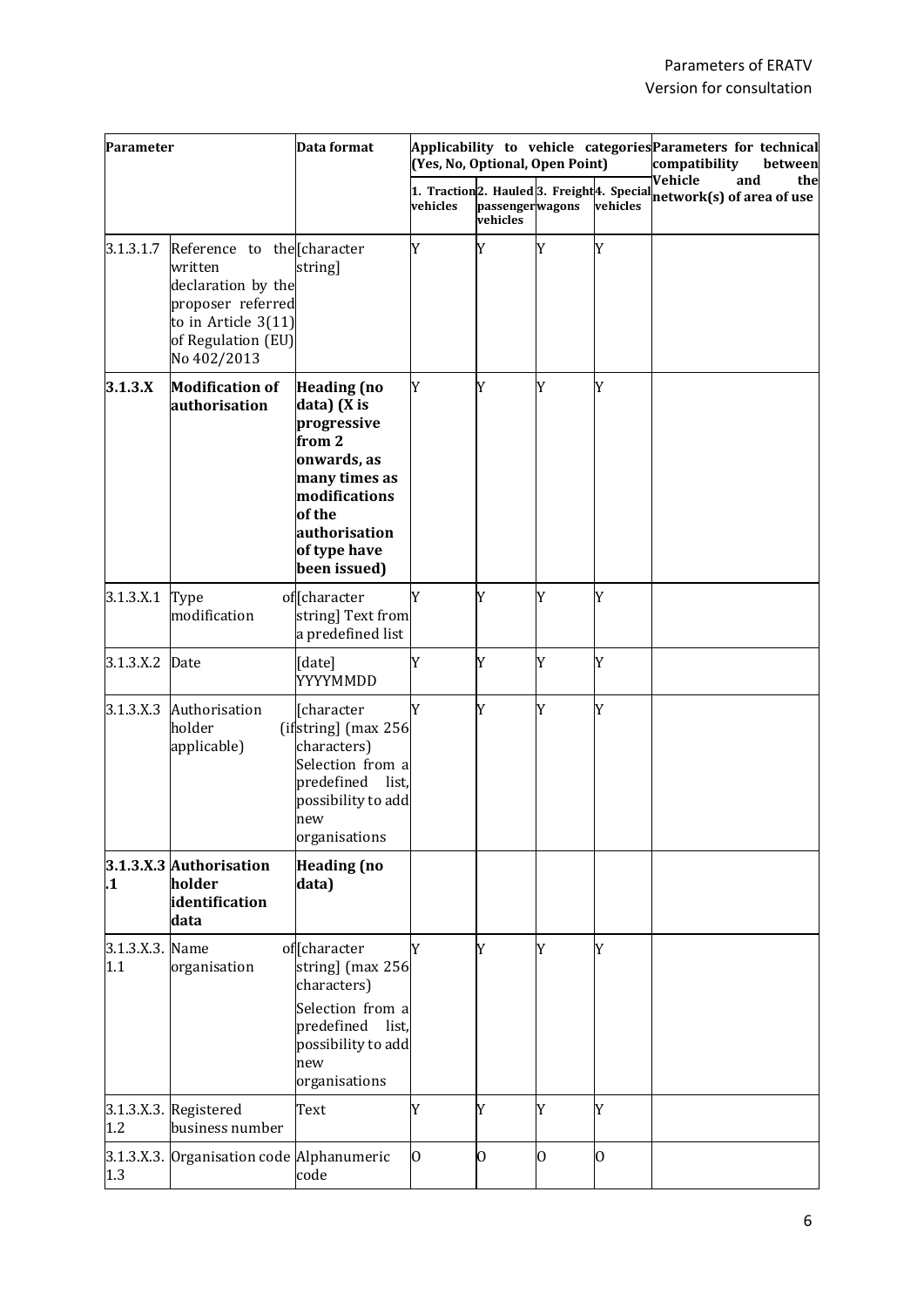| Parameter                 |                                                                                                                         | Data format                                                                                                                                                | (Yes, No, Optional, Open Point) |                             | Applicability to vehicle categories Parameters for technical<br>compatibility | between  |                                                                                         |     |
|---------------------------|-------------------------------------------------------------------------------------------------------------------------|------------------------------------------------------------------------------------------------------------------------------------------------------------|---------------------------------|-----------------------------|-------------------------------------------------------------------------------|----------|-----------------------------------------------------------------------------------------|-----|
|                           |                                                                                                                         |                                                                                                                                                            | vehicles                        | passengerwagons<br>vehicles |                                                                               | vehicles | Vehicle<br>and<br>1. Traction 2. Hauled 3. Freight 4. Special network(s) of area of use | the |
| .2                        | 3.1.3.X.3 Authorisation<br>holder contact<br>data                                                                       | <b>Heading</b> (no<br>data)                                                                                                                                |                                 |                             |                                                                               |          |                                                                                         |     |
| 3.1.3.X.3. Address<br>2.1 | organisation,<br>street and number                                                                                      | ofText                                                                                                                                                     | Y                               | Y                           | Y                                                                             | Y        |                                                                                         |     |
| 3.1.3.X.3. Town<br>2.2    |                                                                                                                         | Text                                                                                                                                                       | Y                               | Y                           | Y                                                                             | Y        |                                                                                         |     |
| 2.3                       | 3.1.3.X.3. Country code                                                                                                 | Code as in EUY<br>interinstitutional<br>style guide                                                                                                        |                                 | Y                           | Y                                                                             | Y        |                                                                                         |     |
| 2.4                       | 3.1.3.X.3. Post code                                                                                                    | Alphanumeric<br>code                                                                                                                                       | Y                               | Y                           | Y                                                                             | Y        |                                                                                         |     |
| 2.5                       | 3.1.3.X.3. Email address                                                                                                | Email                                                                                                                                                      | Y                               | Y                           | Y                                                                             | Y        |                                                                                         |     |
|                           | 3.1.3.X.4 Authorisation<br>modification<br>document<br>reference                                                        | [character<br>string]                                                                                                                                      | Y                               | Y                           | Y                                                                             | Y        |                                                                                         |     |
| 3.1.3.X.5                 | Certificate<br>verification:<br>Reference of type (possibility<br>examination<br>design<br>examination type certificate | of [character<br>string]<br>to<br>orindicate several<br>certificates,<br>e.g.<br>for<br>rolling<br>stock<br>subsystem,<br>certificate<br>for<br>CCS, etc.) | Y                               | Y                           | Y                                                                             | Y        |                                                                                         |     |
|                           | 3.1.3.X.6 Applicable<br>national rules (ifstring) Selection<br>applicable)                                              | [character<br>from<br>a<br>predefined<br>list<br>(multiple<br>selection<br>possible) based<br>on Commission<br>Decision<br>2015/2299/EU                    | Y                               | Y                           | Y                                                                             | Y        |                                                                                         |     |
| 3.1.3.X.7                 | Comments                                                                                                                | [character<br>string]<br>(max<br>1024<br>characters)                                                                                                       | O.                              | $\overline{0}$              | 0                                                                             | 0        |                                                                                         |     |
| 3.1.3.X.8                 | Reference to the Character<br>written<br>declaration by the                                                             | string]                                                                                                                                                    | Y                               | Y                           | Y                                                                             | Y        |                                                                                         |     |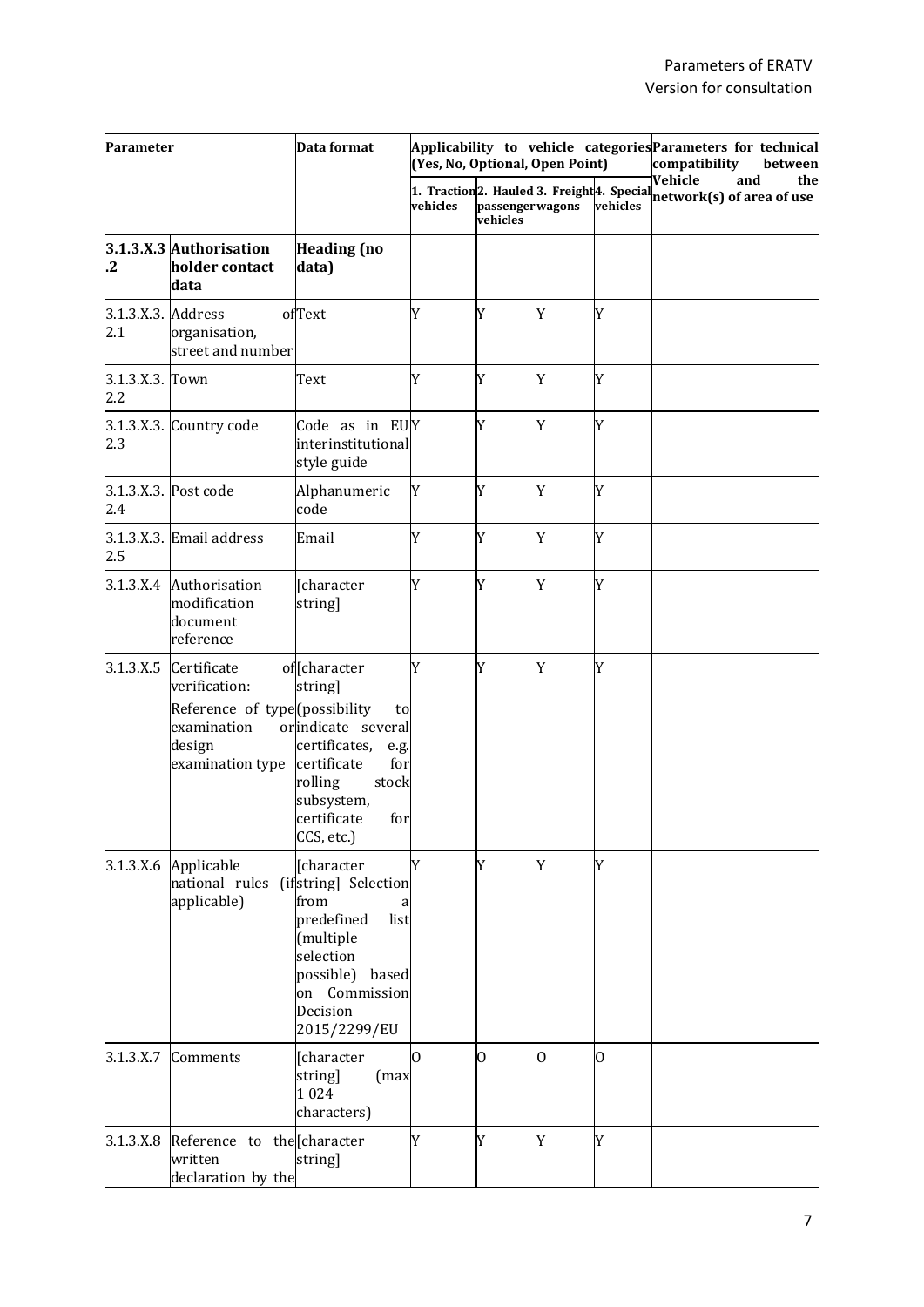| Parameter |                                                                                                                        | Data format                                                                                                                                                                                                    | (Yes, No, Optional, Open Point) |                             | Applicability to vehicle categories Parameters for technical<br>compatibility<br>between |          |                                                                                                                                       |
|-----------|------------------------------------------------------------------------------------------------------------------------|----------------------------------------------------------------------------------------------------------------------------------------------------------------------------------------------------------------|---------------------------------|-----------------------------|------------------------------------------------------------------------------------------|----------|---------------------------------------------------------------------------------------------------------------------------------------|
|           |                                                                                                                        |                                                                                                                                                                                                                | vehicles                        | passengerwagons<br>vehicles |                                                                                          | vehicles | Vehicle<br>and<br>the<br>1. $\mathrm{Traction}  2.$ Hauled $ 3.$ Freight $ 4.$ Special $\frac{1}{\mathrm{network}(s)}$ of area of use |
|           | proposer referred<br>to in Article $3(11)$<br>of Regulation (EU)<br>No 402/2013                                        |                                                                                                                                                                                                                |                                 |                             |                                                                                          |          |                                                                                                                                       |
| 3.X       | Authorisation in Heading (no                                                                                           | data) (X is<br>progressive<br>incremented by<br>one unit from 2<br>onwards each<br>time an<br>authorisation<br>for this type<br>has been<br>granted). This<br><b>Section</b><br>contains same<br>fields as 3.1 | Y                               | Y                           | Y                                                                                        | Y        |                                                                                                                                       |
|           | 4Technical<br>characteristics of data)<br>the vehicle                                                                  | <b>Heading</b> (no                                                                                                                                                                                             |                                 |                             |                                                                                          |          |                                                                                                                                       |
| 4.1       | General<br>technical<br>characteristics                                                                                | <b>Heading</b> (no<br>data)                                                                                                                                                                                    |                                 |                             |                                                                                          |          |                                                                                                                                       |
| 4.1.1     | Number of driving[Number] 0/1/2 Y<br>cabs                                                                              |                                                                                                                                                                                                                |                                 | Y                           | Y                                                                                        | Y        | N                                                                                                                                     |
| 4.1.2     | <b>Speed</b>                                                                                                           | <b>Heading</b> (no<br>data)                                                                                                                                                                                    |                                 |                             |                                                                                          |          |                                                                                                                                       |
| 4.1.2.1   | Maximum design[Number] km/h<br>speed                                                                                   |                                                                                                                                                                                                                | Y                               | Y                           | Y                                                                                        | Y        | N                                                                                                                                     |
| 4.1.3     | Wheel set gauge                                                                                                        | [character<br>string] Selection<br>from predefined<br>list                                                                                                                                                     | Y                               | Y                           | Y                                                                                        | Y        | Y                                                                                                                                     |
| 4.1.5     | Maximum number [number]<br>trainsets<br>of<br>or<br>locomotives<br>together<br>coupled<br>multiple<br>in<br>operation. |                                                                                                                                                                                                                | Y                               | N                           | N                                                                                        | N        | N                                                                                                                                     |
| 4.1.11    | Wheelset<br>changeover facilitystring] Selection                                                                       | gauge[character<br>from predefined<br>list                                                                                                                                                                     | Y                               | Y                           | Y                                                                                        | Y        | Y                                                                                                                                     |
| 4.1.12    | Number<br>vehicles                                                                                                     | of[number]                                                                                                                                                                                                     | Y                               | Y                           | Y                                                                                        | Y        | N                                                                                                                                     |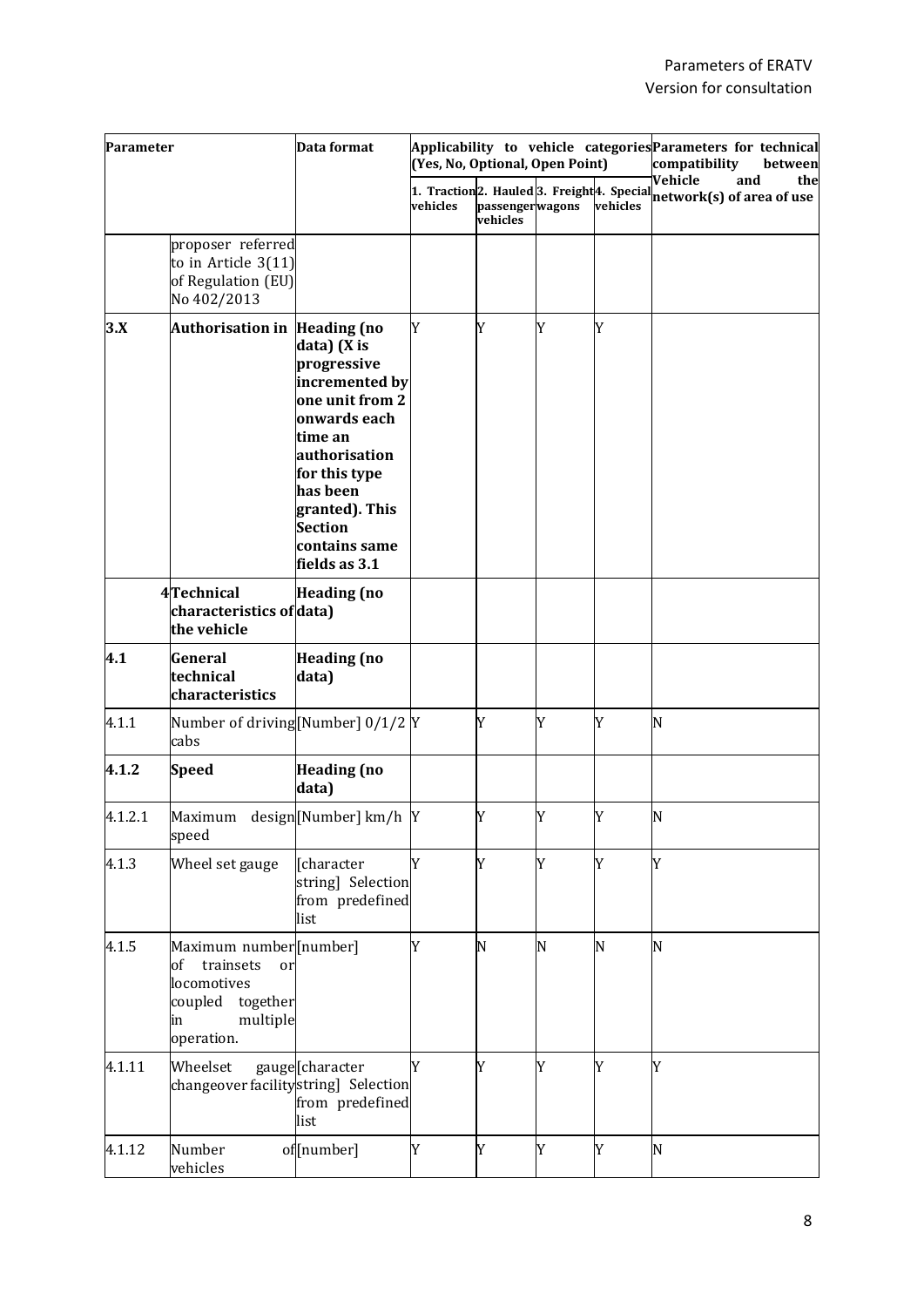| Parameter |                                                                                   | Data format                                                                                                                                                                                                   | (Yes, No, Optional, Open Point) |                             | Applicability to vehicle categories Parameters for technical<br>compatibility<br>between |                       |                                                                                                                                       |
|-----------|-----------------------------------------------------------------------------------|---------------------------------------------------------------------------------------------------------------------------------------------------------------------------------------------------------------|---------------------------------|-----------------------------|------------------------------------------------------------------------------------------|-----------------------|---------------------------------------------------------------------------------------------------------------------------------------|
|           |                                                                                   |                                                                                                                                                                                                               | vehicles                        | passengerwagons<br>vehicles |                                                                                          | vehicles              | Vehicle<br>and<br>the<br>1. $\mathrm{Traction}  2.$ Hauled $ 3.$ Freight $ 4.$ Special $\frac{1}{\mathrm{network}(s)}$ of area of use |
|           | the<br>composing<br>formation<br>fixed<br>(for<br>fixed<br>formation only)        |                                                                                                                                                                                                               |                                 |                             |                                                                                          |                       |                                                                                                                                       |
| 4.2       | Vehicle gauge                                                                     | <b>Heading (no</b><br>data)                                                                                                                                                                                   |                                 |                             |                                                                                          |                       |                                                                                                                                       |
| 4.2.1     | Reference profile                                                                 | [character<br>string] Selection<br>from predefined<br>list (more than<br>possible)<br>one<br>(the list will be<br>different<br>for<br>different<br>categories<br>depending<br>on<br>applicable<br>the<br>TSI) | Y                               | Y                           | Y                                                                                        | Y                     | Y                                                                                                                                     |
| 4.3       | Environmental<br>conditions                                                       | <b>Heading</b> (no<br>data)                                                                                                                                                                                   |                                 |                             |                                                                                          |                       |                                                                                                                                       |
| 4.3.1     | Temperature<br>range                                                              | [character<br>string] Selection<br>from<br>a<br>predefined<br>list<br>(more than one<br>possible)                                                                                                             | Y                               | Y                           | Y                                                                                        | Y                     | N                                                                                                                                     |
| 4.3.3     | Snow, ice and hail [character<br>conditions                                       | string] Selection<br>from<br>predefined list                                                                                                                                                                  | Y                               | Y                           | Y                                                                                        | Y                     | N                                                                                                                                     |
| 4.4       | <b>Fire safety</b>                                                                | <b>Heading</b> (no<br>data)                                                                                                                                                                                   |                                 |                             |                                                                                          |                       |                                                                                                                                       |
| 4.4.1     | Fire<br>category                                                                  | safety[character<br>string] Selection<br>from<br>predefined list                                                                                                                                              | Y                               | Y                           | N                                                                                        | Y                     | Y                                                                                                                                     |
| 4.5       | Design mass and Heading (no<br>loads                                              | data)                                                                                                                                                                                                         |                                 |                             |                                                                                          |                       |                                                                                                                                       |
| 4.5.1     | Permissible<br>payload<br>different<br>categories                                 | [number] t forNOP<br>forline<br>category<br>line[character<br>string]                                                                                                                                         |                                 | <b>NOP</b>                  | Y                                                                                        | <b>NOP</b>            | Y                                                                                                                                     |
| 4.5.1.1   | Categorisation<br>the unit into ENstring] from a<br>line categor <del>y</del> ies | of Character<br>list<br>predefined                                                                                                                                                                            | Ÿ                               | $\overline{\textbf{Y}}$     | N                                                                                        | $\overline{\text{Y}}$ | $\overline{\text{Y}}$                                                                                                                 |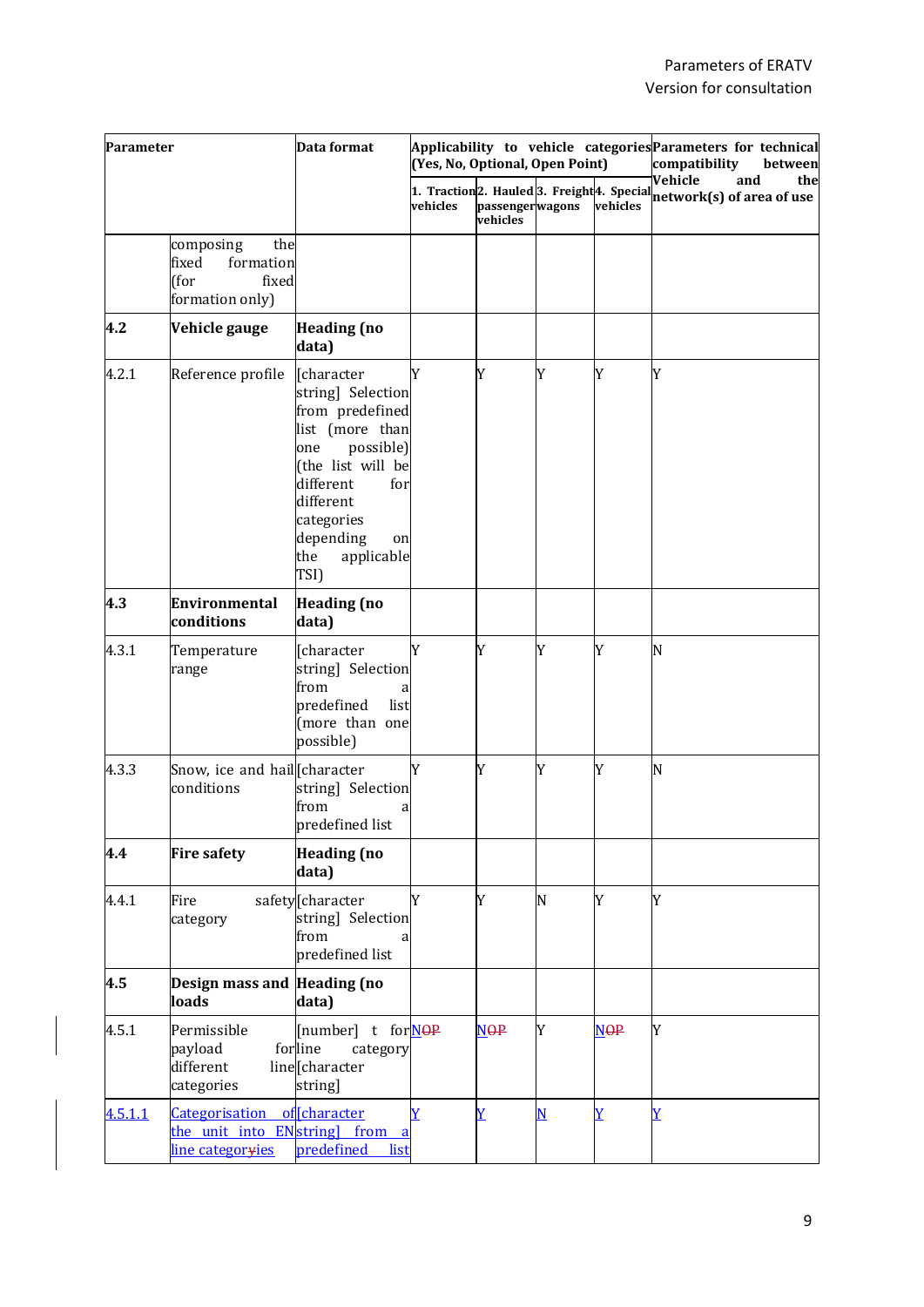| Parameter      |                                                                                                                                                                                                                                           | Data format                                                                                                                                                                      | (Yes, No, Optional, Open Point) |                             | Applicability to vehicle categories Parameters for technical<br>compatibility<br>between |          |                                                                                                |
|----------------|-------------------------------------------------------------------------------------------------------------------------------------------------------------------------------------------------------------------------------------------|----------------------------------------------------------------------------------------------------------------------------------------------------------------------------------|---------------------------------|-----------------------------|------------------------------------------------------------------------------------------|----------|------------------------------------------------------------------------------------------------|
|                |                                                                                                                                                                                                                                           |                                                                                                                                                                                  | vehicles                        | passengerwagons<br>vehicles |                                                                                          | vehicles | Vehicle<br>and<br>the<br>1. Traction 2. Hauled 3. Freight 4. Special network(s) of area of use |
|                |                                                                                                                                                                                                                                           | (more than one<br>option possible)                                                                                                                                               |                                 |                             |                                                                                          |          |                                                                                                |
| M <sub>2</sub> |                                                                                                                                                                                                                                           |                                                                                                                                                                                  |                                 |                             |                                                                                          |          |                                                                                                |
| 4.5.2          | Design mass                                                                                                                                                                                                                               | <b>Heading</b> (no<br>data)                                                                                                                                                      |                                 |                             |                                                                                          |          |                                                                                                |
| 4.5.2.1        | Design<br>mass<br>working order                                                                                                                                                                                                           | in[number] kg                                                                                                                                                                    | Y                               | Y                           | N                                                                                        | Y        | Y                                                                                              |
| 4.5.2.2        | Design mass under [number] kg<br>normal payload                                                                                                                                                                                           |                                                                                                                                                                                  | Y                               | Y                           | N                                                                                        | Y        | Y                                                                                              |
| 4.5.2.3        | Design mass under [number] kg<br>exceptional<br>payload                                                                                                                                                                                   |                                                                                                                                                                                  | Y                               | Y                           | N                                                                                        | Y        | Y                                                                                              |
| 4.5.2.4        | Operational mass[number] kg<br>in working order                                                                                                                                                                                           |                                                                                                                                                                                  | $\overline{Y}$                  | $\overline{\textbf{Y}}$     | N                                                                                        | N        | Y                                                                                              |
| 4.5.2.5        | Operational mass[number] kg<br>under<br>normal<br>payload                                                                                                                                                                                 |                                                                                                                                                                                  | $\overline{\textbf{Y}}$         | $\overline{\textbf{Y}}$     | N                                                                                        | N        | $\bar{\textbf{Y}}$                                                                             |
| 4.5.3          | Static axle load                                                                                                                                                                                                                          | <b>Heading</b> (no<br>data)                                                                                                                                                      |                                 |                             |                                                                                          |          |                                                                                                |
| 4.5.3.1        | Static axle load in [number] kg<br>working order                                                                                                                                                                                          |                                                                                                                                                                                  | Y                               | Y                           | N                                                                                        | Y        | Y                                                                                              |
| 4.5.3.2        | Static<br>axle<br>under<br>normal<br>payload                                                                                                                                                                                              | load [number] kg                                                                                                                                                                 | Y                               | Y                           | N                                                                                        | Y        | Y                                                                                              |
| 4.5.3.3        | Static<br>axle<br>under exceptional<br>payload                                                                                                                                                                                            | load[number] kg                                                                                                                                                                  | Y                               | Y                           | N                                                                                        | Y        | Y                                                                                              |
| 4.5.3.4        | Position<br>of<br>along<br>axles<br>unit<br>spacing):<br>Distance<br>a:<br>between axles<br>b: Distance from string]<br>end axle to the end<br>of<br>the<br>nearest<br>coupling plane<br>distance<br>c:<br>between<br>two<br>inside axles | thea [number] m<br>the <sub>b</sub> [number] m<br>$\left\lbrack \text{axle} \right\rbrack_{\text{C}}$ [number] m<br>Explanation<br>of<br>the values for a, b<br>and c [character | Y                               | Y                           | N                                                                                        | Y        | Y                                                                                              |
| 4.5.5          | Total vehicle mass [number] kg<br>(for each vehicle of<br>the unit)                                                                                                                                                                       |                                                                                                                                                                                  | Y                               | Y                           | N                                                                                        | Y        | Y                                                                                              |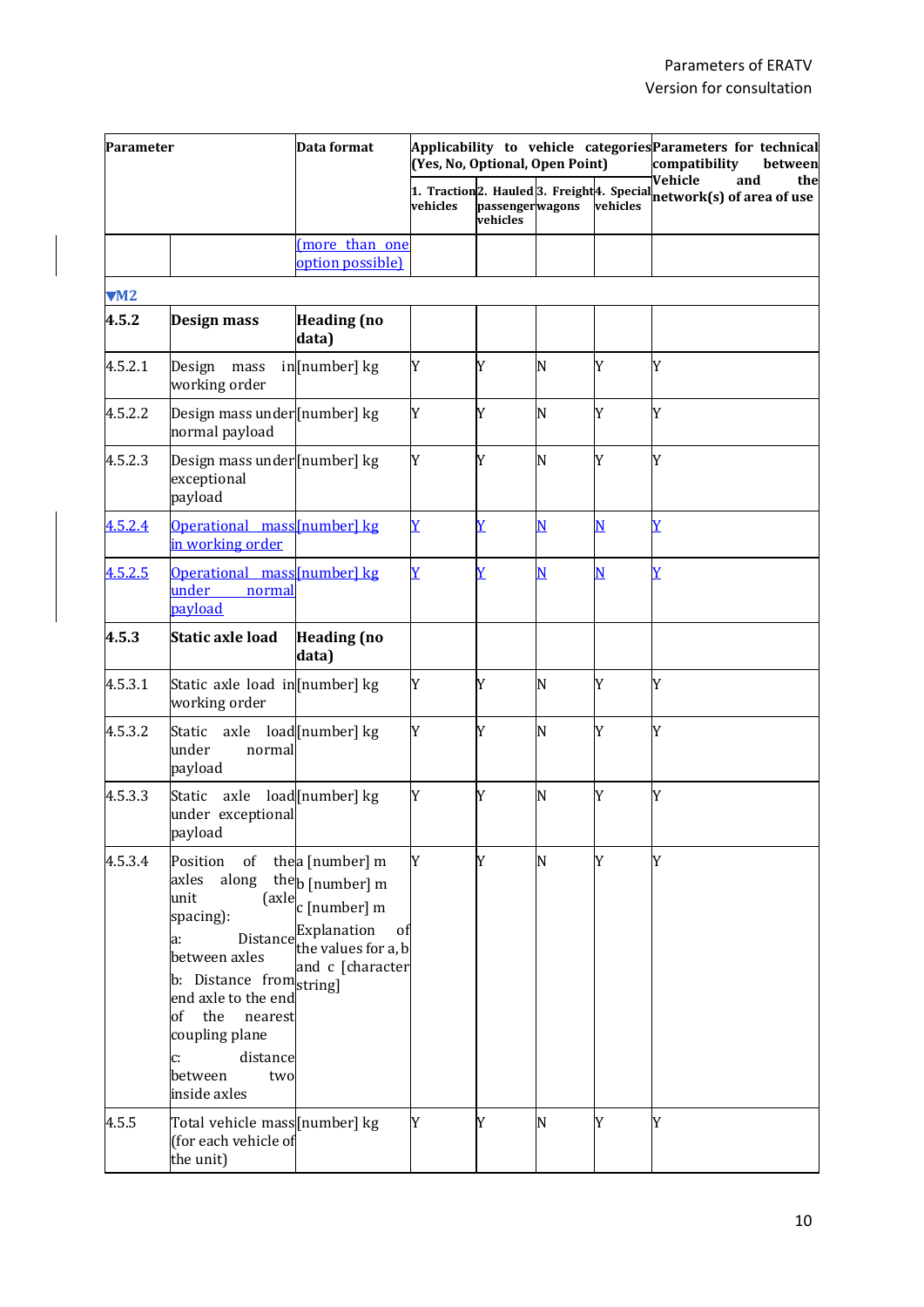| Parameter       |                                                                                                      | Data format                                        | (Yes, No, Optional, Open Point) |                             | Applicability to vehicle categories Parameters for technical<br>compatibility<br>between |          |                                                                                               |
|-----------------|------------------------------------------------------------------------------------------------------|----------------------------------------------------|---------------------------------|-----------------------------|------------------------------------------------------------------------------------------|----------|-----------------------------------------------------------------------------------------------|
|                 |                                                                                                      |                                                    | vehicles                        | passengerwagons<br>vehicles |                                                                                          | vehicles | Vehicle<br>the<br>and<br>1. Traction2. Hauled 3. Freight 4. Special network(s) of area of use |
| 4.5.6           | Mass per wheel                                                                                       | [number] kg                                        | Y                               | Y                           | N                                                                                        | Y        | Y                                                                                             |
| 4.6             | <b>Rolling stock</b><br>dynamic<br>behaviour                                                         | <b>Heading</b> (no<br>data)                        |                                 |                             |                                                                                          |          |                                                                                               |
| 4.6.4           | Combination<br>maximum<br>and<br>maximum<br>cant deficiency for<br>which the vehicle<br>was assessed | of[number] km/h -Y<br>speed[number] mm             |                                 | Y                           | Y                                                                                        | Y        | Y                                                                                             |
| 4.6.5           | Rail inclination                                                                                     | [character<br>string] from<br>a<br>predefined list | Y                               | Y                           | Y                                                                                        | Y        | Y                                                                                             |
| 4.7             | <b>Braking</b>                                                                                       | <b>Heading</b> (no<br>data)                        |                                 |                             |                                                                                          |          |                                                                                               |
| 4.7.1           | Maximum average [number] m/s <sup>2</sup><br>deceleration                                            |                                                    | Y                               | N                           | N                                                                                        | Y        | N                                                                                             |
| 4.7.2           | Thermal capacity Heading (no                                                                         | data)                                              |                                 |                             |                                                                                          |          |                                                                                               |
| 4.7.2.1         | <b>Brake</b><br>performance on<br>steep gradients<br>with normal<br>payload                          | <b>Heading</b> (no<br>data)                        |                                 |                             |                                                                                          |          |                                                                                               |
| 4.7.2.1.1       | Reference case of character<br>TSI                                                                   | from<br>string]<br>a<br>predefined list            | Y                               | Y                           | Y                                                                                        | Y        | N                                                                                             |
| 4.7.2.1.2 Speed | $($ if<br>reference case is<br>indicated)                                                            | no [number] km/h Y                                 |                                 | Y                           | Y                                                                                        | Y        | N                                                                                             |
| 4.7.2.1.3       | Gradient<br>(i f)<br>reference case is(mm/m)<br>indicated)                                           | $\%oY$<br>no[number]                               |                                 | Y                           | Y                                                                                        | Y        | N                                                                                             |
|                 | 4.7.2.1.4 Distance<br>$($ if<br>reference case is<br>indicated)                                      | no[number] km                                      | Y                               | Y                           | Y                                                                                        | Y        | N                                                                                             |
| 4.7.2.1.5       | Time (if distance is [number] min<br>not indicated) (if<br>no reference case<br>is indicated)        |                                                    | Y                               | Y                           | Y                                                                                        | Y        | N                                                                                             |
| 4.7.2.1.6       | Maximum<br>thermal<br>energy<br>capacity                                                             | brake[number] kJ                                   | Y                               | Y                           | Y                                                                                        | Y        | N                                                                                             |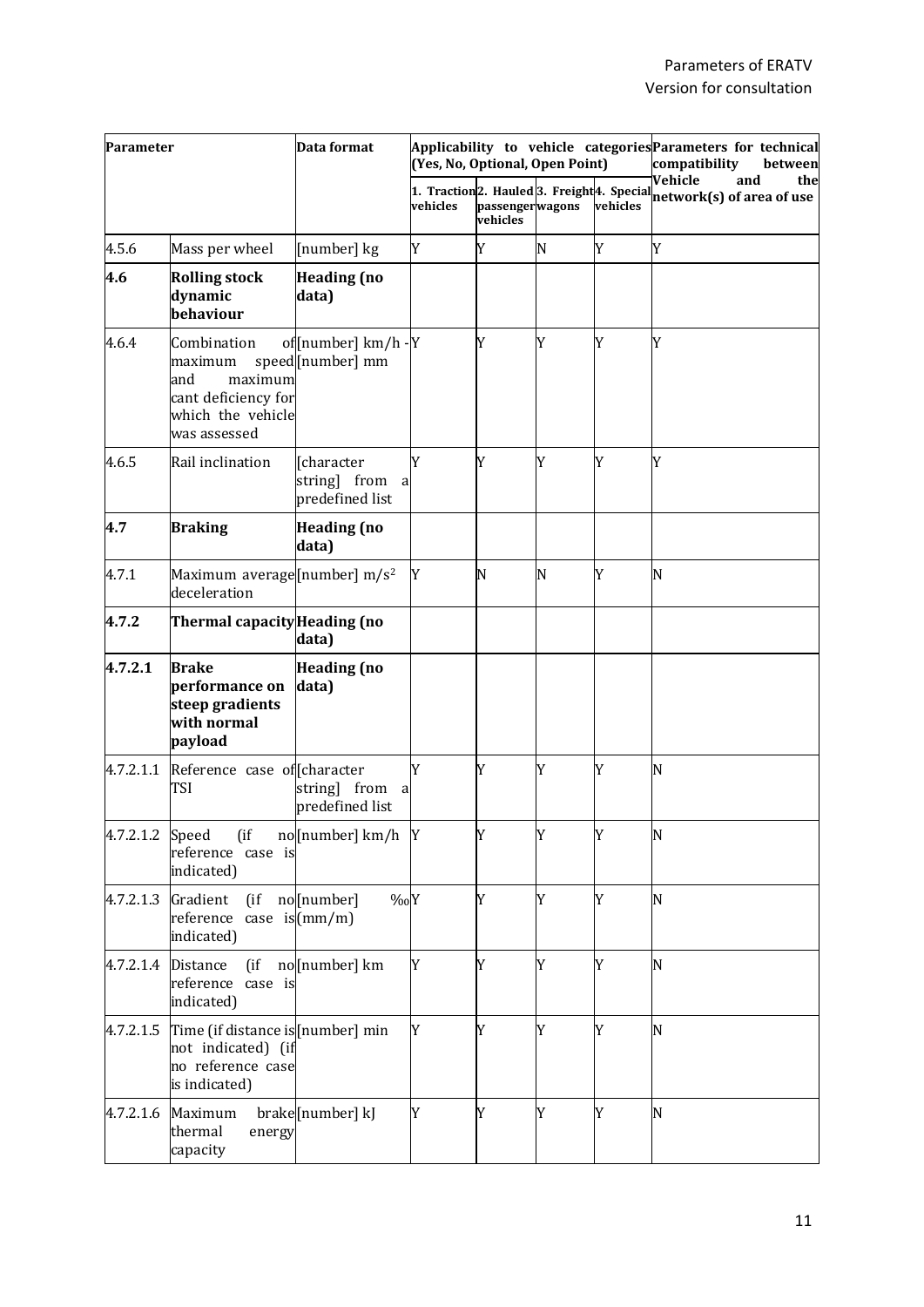| Parameter |                                                                                                                                                                    | Data format                 | (Yes, No, Optional, Open Point) |                             | Applicability to vehicle categories Parameters for technical<br>compatibility<br>between |                         |                                                                                               |
|-----------|--------------------------------------------------------------------------------------------------------------------------------------------------------------------|-----------------------------|---------------------------------|-----------------------------|------------------------------------------------------------------------------------------|-------------------------|-----------------------------------------------------------------------------------------------|
|           |                                                                                                                                                                    |                             | vehicles                        | passengerwagons<br>vehicles |                                                                                          | vehicles                | Vehicle<br>and<br>the<br>1. Traction2. Hauled 3. Freight 4. Special network(s) of area of use |
| 4.7.3     | <b>Parking brake</b>                                                                                                                                               | <b>Heading</b> (no<br>data) |                                 |                             |                                                                                          |                         |                                                                                               |
| 4.7.3.3   | Maximum<br>gradient on which (mm/m)<br>the unit is kept<br>immobilised<br>by<br>the parking brake<br>alone<br>$($ if<br>the<br>vehicle<br>is<br>fitted<br>with it) | $\%oY$<br>[number]          |                                 | Y                           | N                                                                                        | Y                       | N                                                                                             |
| 4.7.3.4   | Parking brake                                                                                                                                                      | [Boolean] Y/N               | N                               | N                           | Y                                                                                        | N                       | N                                                                                             |
| 4.7.3.5   | <b>Minimum</b><br><u>force</u>                                                                                                                                     | brake[number] kN            | $\overline{\mathbf{N}}$         | $\underline{\mathbf{N}}$    | $\overline{\text{Y}}$                                                                    | $\overline{\mathbf{N}}$ | $\overline{\mathbf{N}}$                                                                       |
| 4.7.3.6   | <u>Maximum</u><br><u>force</u>                                                                                                                                     | brake [number] kN           | N                               | $\overline{\mathbf{N}}$     | $\overline{Y}$                                                                           | $\overline{\mathbf{N}}$ | $\overline{\mathbf{N}}$                                                                       |
| 4.7.3.7   | Breakover loading [number] Kg<br>for<br>mass<br>brake<br>maximum<br><u>force</u>                                                                                   |                             | $\overline{\mathbf{N}}$         | $\underline{\mathbf{N}}$    | $\overline{Y}$                                                                           | $\overline{\mathbf{N}}$ | $\overline{\mathbf{N}}$                                                                       |
| 4.7.3.8   | Number of axles[number]<br>where the parking<br>brake is applied                                                                                                   |                             | N                               | $\overline{\mathbf{N}}$     | $\overline{Y}$                                                                           | $\overline{\mathbf{N}}$ | $\overline{\mathbf{N}}$                                                                       |
| 4.7.4     | <b>Braking systems Heading (no</b><br>fitted on the<br>vehicle                                                                                                     | data)                       |                                 |                             |                                                                                          |                         |                                                                                               |
| 4.7.4.1   | <b>Eddy current</b><br><b>brake</b>                                                                                                                                | <b>Heading</b> (no<br>data) |                                 |                             |                                                                                          |                         |                                                                                               |
|           | 4.7.4.1.1 Eddy current track [Boolean] Y/N<br>brake fitted                                                                                                         |                             | Y                               | Y                           | N                                                                                        | Y                       | Y                                                                                             |
| 4.7.4.1.2 | Possibility<br>preventing the use<br>of the eddy current<br>track brake (only if<br>fitted with eddy<br>current<br>track<br>brake)                                 | of [Boolean] Y/N            | Y                               | Y                           | N                                                                                        | Y                       | Y                                                                                             |
| 4.7.4.2   | <b>Magnetic brake</b>                                                                                                                                              | <b>Heading</b> (no<br>data) |                                 |                             |                                                                                          |                         |                                                                                               |
| 4.7.4.2.1 | Magnetic<br>brake fitted                                                                                                                                           | track[Boolean] Y/N          | Y                               | Y                           | N                                                                                        | Y                       | Y                                                                                             |
|           | 4.7.4.2.2 Possibility<br>preventing the use<br>of the magnetic<br>track brake (only if                                                                             | of [Boolean] Y/N            | Y                               | Y                           | N                                                                                        | Y                       | Y                                                                                             |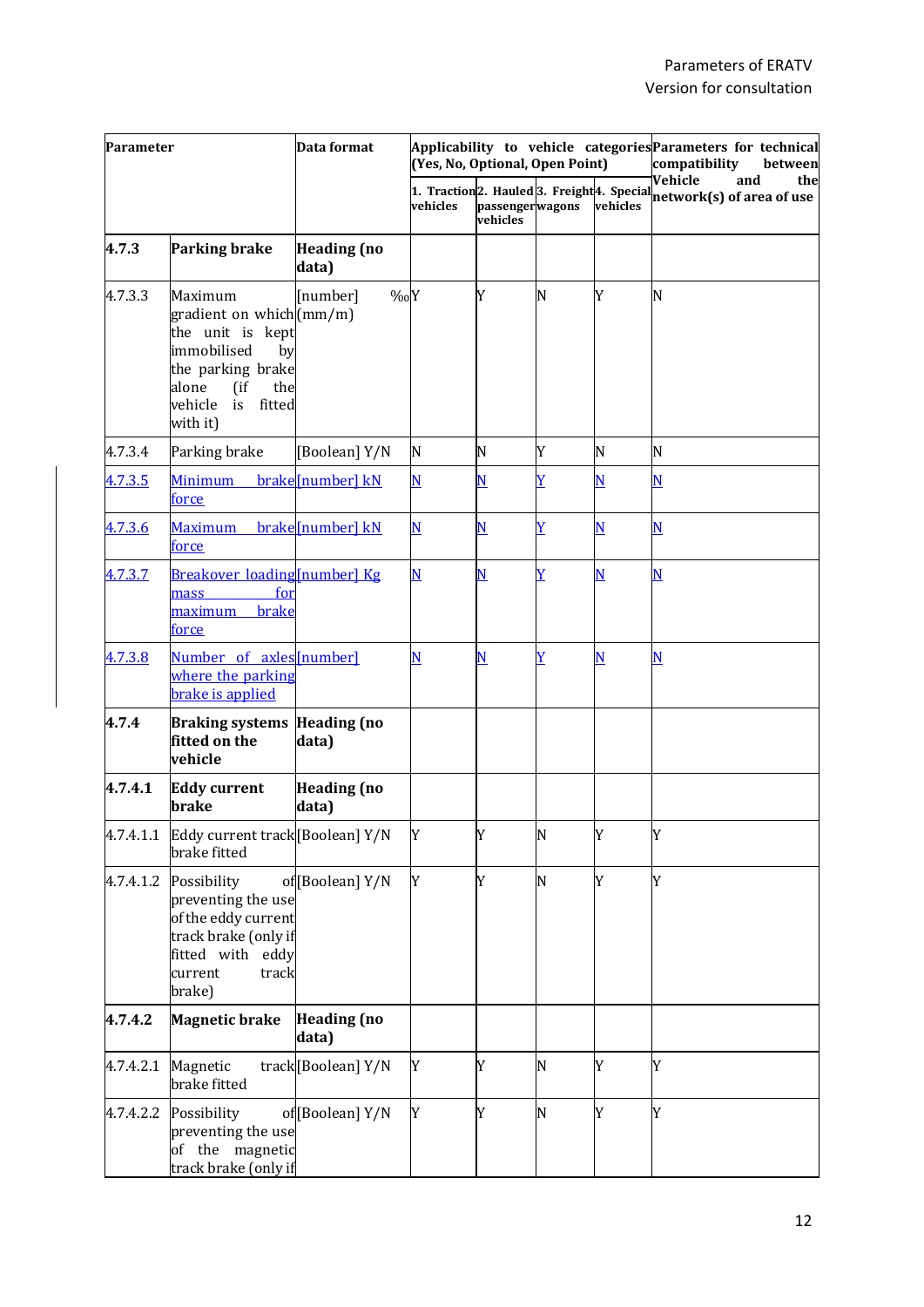| Parameter |                                                                                                                                                                                                                     | Data format                                                     | (Yes, No, Optional, Open Point)                                                |                             | Applicability to vehicle categories Parameters for technical<br>compatibility<br>between |          |                                                    |
|-----------|---------------------------------------------------------------------------------------------------------------------------------------------------------------------------------------------------------------------|-----------------------------------------------------------------|--------------------------------------------------------------------------------|-----------------------------|------------------------------------------------------------------------------------------|----------|----------------------------------------------------|
|           |                                                                                                                                                                                                                     |                                                                 | 1. Traction <sub>2. Hauled</sub> 3. Freight <sup>4</sup> . Special<br>vehicles | passengerwagons<br>vehicles |                                                                                          | vehicles | Vehicle<br>and<br>the<br>network(s) of area of use |
|           | with<br>fitted<br>magnetic brake)                                                                                                                                                                                   |                                                                 |                                                                                |                             |                                                                                          |          |                                                    |
| 4.7.4.3   | Regenerative<br>brake (only for<br>vehicles with<br>electrical<br>traction)                                                                                                                                         | <b>Heading</b> (no<br>data)                                     |                                                                                |                             |                                                                                          |          |                                                    |
| 4.7.4.3.1 | Regenerative<br>brake fitted                                                                                                                                                                                        | [Boolean] Y/N                                                   | Y                                                                              | N                           | N                                                                                        | Y        | Y                                                  |
| 4.7.4.3.2 | Possibility<br>preventing the use<br>of the regenerative<br>brake<br>(only<br>if<br>fitted<br>with<br>regenerative<br>brake)                                                                                        | of [Boolean] Y/N                                                | Y                                                                              | N                           | N                                                                                        | Y        | Y                                                  |
| 4.7.5     | Emergency brake: [number]<br>Stopping distance [number] $m/s^2$<br>deceleration<br>and<br>profile for each<br>load condition per<br>design maximum<br>speed                                                         | mY                                                              |                                                                                | Y                           | N                                                                                        | Y        | N                                                  |
| 4.7.6     | For<br>operation:<br><b>Brake</b><br>weight<br>percentage<br>(lambda)<br>or<br><b>Braked mass</b>                                                                                                                   | generalLambda<br>$(\%)Y$<br>[number] tonnes                     |                                                                                | Y                           | Y                                                                                        | Y        | N                                                  |
| 4.7.7     | Service brake:<br>At<br>brake:<br>service<br>Stopping distance,<br>Maximum<br>deceleration,<br>for<br>the load condition<br>'design<br>mass<br>under<br>normal<br>payload'<br>the<br>at<br>design maximum<br>speed. | m <sub>Y</sub><br>[number]<br>maximum [number] m/s <sup>2</sup> |                                                                                | Y                           | Y                                                                                        | Y        | N                                                  |
| 4.7.8     | Wheel<br>protection system                                                                                                                                                                                          | slide[Boolean] Y/N                                              | Y                                                                              | Y                           | Y                                                                                        | Y        | N                                                  |
| 4.8       | Geometrical<br>characteristics                                                                                                                                                                                      | <b>Heading (no</b><br>data)                                     |                                                                                |                             |                                                                                          |          |                                                    |
| 4.8.1     | Vehicle length                                                                                                                                                                                                      | [number] m                                                      | Y                                                                              | Y                           | ${\bf N}$                                                                                | Y        | N                                                  |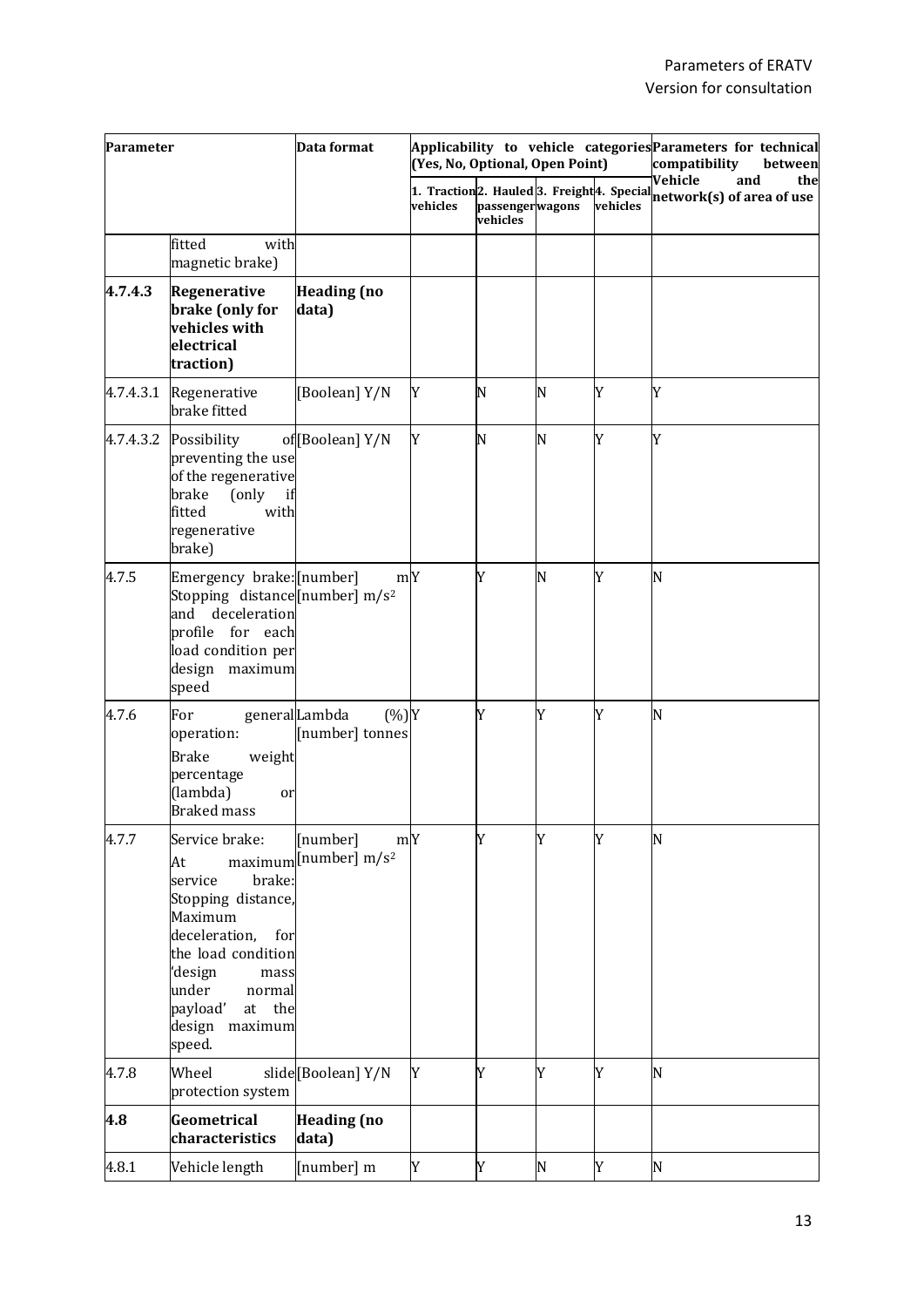| Parameter |                                                                                                                                                                                            | Data format                                                                                                 | (Yes, No, Optional, Open Point) |                             | Applicability to vehicle categories Parameters for technical<br>compatibility<br>between |          |                                                                                               |
|-----------|--------------------------------------------------------------------------------------------------------------------------------------------------------------------------------------------|-------------------------------------------------------------------------------------------------------------|---------------------------------|-----------------------------|------------------------------------------------------------------------------------------|----------|-----------------------------------------------------------------------------------------------|
|           |                                                                                                                                                                                            |                                                                                                             | vehicles                        | passengerwagons<br>vehicles |                                                                                          | vehicles | Vehicle<br>and<br>the<br>1. Traction2. Hauled 3. Freight 4. Special network(s) of area of use |
| 4.8.2     | Minimum<br>service<br>wheel<br>diameter                                                                                                                                                    | in-[number] mm                                                                                              | Y                               | Y                           | Y                                                                                        | Y        | Y                                                                                             |
| 4.8.4     | Minimum<br>horizontal<br>curve<br>radius capability                                                                                                                                        | [number] m                                                                                                  | Y                               | Y                           | N                                                                                        | Y        | Y                                                                                             |
| 4.8.5     | Minimum vertical [number] m<br>convex<br>curve<br>radius capability                                                                                                                        |                                                                                                             | Y                               | Y                           | Y                                                                                        | Y        | N                                                                                             |
| 4.8.6     | Minimum vertical [number] m<br>curve<br>concave<br>radius capability                                                                                                                       |                                                                                                             | Y                               | Y                           | Y                                                                                        | Y        | N                                                                                             |
| VM1       |                                                                                                                                                                                            |                                                                                                             |                                 |                             |                                                                                          |          |                                                                                               |
| 4.9       | Equipment                                                                                                                                                                                  | <b>Heading</b> (no<br>data)                                                                                 |                                 |                             |                                                                                          |          |                                                                                               |
| 4.9.1     | of<br>Type<br>coupling                                                                                                                                                                     | end <sub>[Character</sub><br>string] From<br>a<br>predefined<br>list<br>(multiple<br>selection<br>possible) | Y                               | Y                           | Y                                                                                        | Y        | N                                                                                             |
| 4.9.2     | Axle<br>condition<br>monitoring<br>axles<br>detection)                                                                                                                                     | bearing[Character<br>string] From<br>a<br>(hotpredefined<br>list<br>box(multiple<br>selection<br>possible)  | Y                               | Y                           | Y                                                                                        | Y        | Y                                                                                             |
| 4.10      | <b>Energy supply</b>                                                                                                                                                                       | <b>Heading</b> (no<br>data)                                                                                 |                                 |                             |                                                                                          |          |                                                                                               |
| 4.10.1    | Energy<br>system<br>and frequency)                                                                                                                                                         | supply[Character<br>(voltagestring) From<br>a<br>predefined<br>list<br>(multiple<br>selection<br>possible)  | Y                               | Y                           | N                                                                                        | Y        | Y                                                                                             |
| 4.10.4    | Maximum current [Number] A for Y<br>at standstill per Voltage<br>pantograph (to beautomatically<br>indicated for each prefilled in]<br>DC systems<br>the<br>vehicle<br>is<br>equipped for) |                                                                                                             |                                 | Y                           | N                                                                                        | Y        | N                                                                                             |
| 4.10.5    | Height<br>interaction<br>pantograph<br>contact<br>wires                                                                                                                                    | of[Number] FromY<br>of $[m]$ to $[m]$ (with<br>with two decimals)                                           |                                 | Y                           | N                                                                                        | Y        | Y                                                                                             |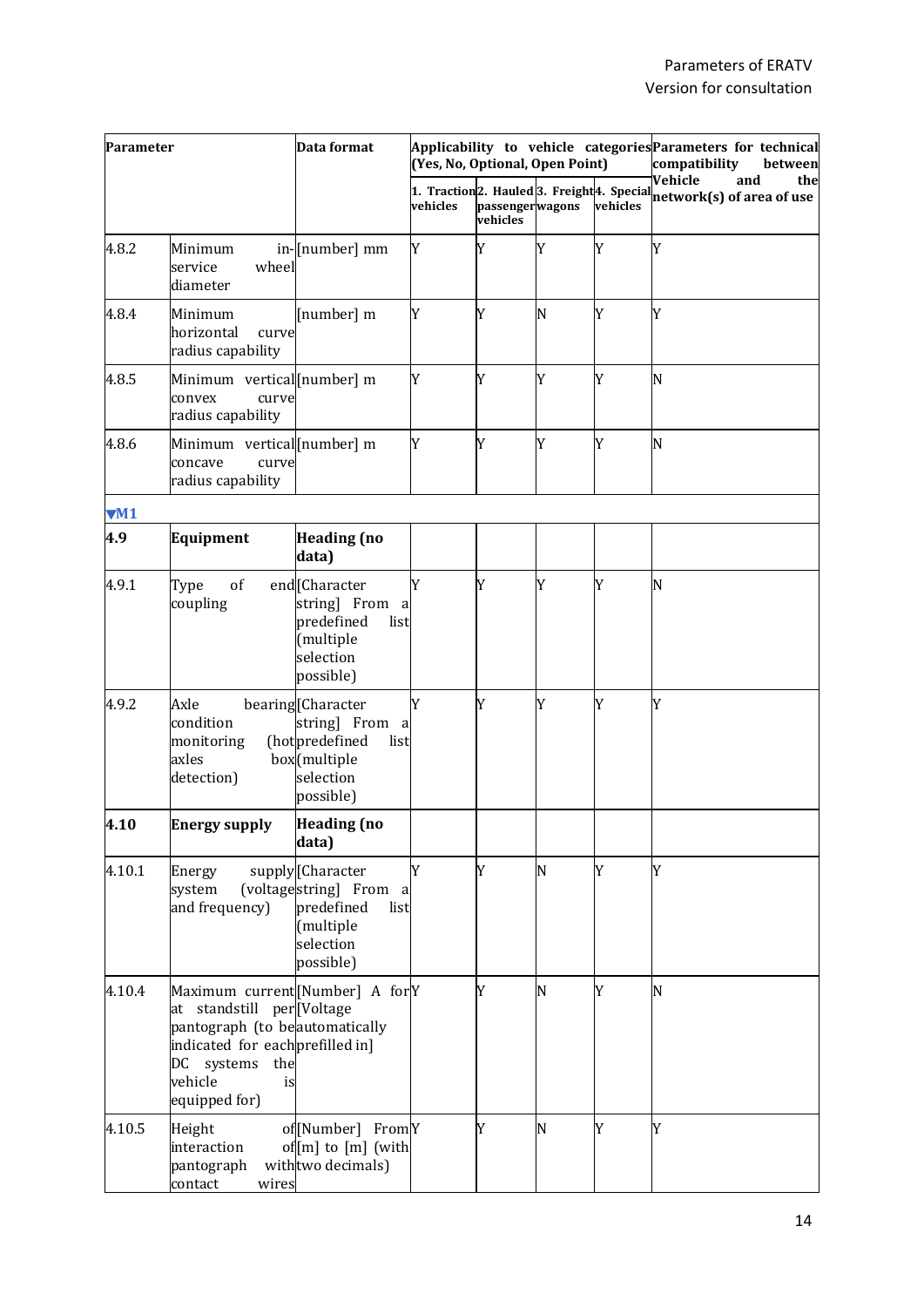| Parameter |                                                                                                                                                                                                                                                                                                                                                          | Data format                                                                                                              | (Yes, No, Optional, Open Point) |                             | Applicability to vehicle categories Parameters for technical<br>compatibility<br>between |          |                                                                                                                                       |
|-----------|----------------------------------------------------------------------------------------------------------------------------------------------------------------------------------------------------------------------------------------------------------------------------------------------------------------------------------------------------------|--------------------------------------------------------------------------------------------------------------------------|---------------------------------|-----------------------------|------------------------------------------------------------------------------------------|----------|---------------------------------------------------------------------------------------------------------------------------------------|
|           |                                                                                                                                                                                                                                                                                                                                                          |                                                                                                                          | vehicles                        | passengerwagons<br>vehicles |                                                                                          | vehicles | Vehicle<br>and<br>the<br>1. $\mathrm{Traction}  2.$ Hauled $ 3.$ Freight $ 4.$ Special $\frac{1}{\mathrm{network}(s)}$ of area of use |
|           | (over top of rail)<br>(to be indicated for<br>each<br>energy<br>supply system the<br>vehicle<br>is<br>equipped for)                                                                                                                                                                                                                                      |                                                                                                                          |                                 |                             |                                                                                          |          |                                                                                                                                       |
| 4.10.6    | Pantograph head [Character<br>geometry (to bestring)<br>indicated for each [energy<br>energy<br>system the vehicleautomatically<br>is equipped for)                                                                                                                                                                                                      | for<br>supply<br>supplysystem<br>prefilled in]<br>From<br>a<br>predefined<br>list<br>(multiple<br>selection<br>possible) | Y                               | Y                           | N                                                                                        | Y        | Y                                                                                                                                     |
| 4.10.7    | Number<br>pantographs<br>in<br>contact with the<br>overhead contact<br>line (OCL) (to be<br>indicated for each<br>supply<br>energy<br>system the vehicle<br>is equipped for)                                                                                                                                                                             | of[Number]                                                                                                               | Y                               | Y                           | N                                                                                        | Y        | Y                                                                                                                                     |
| 4.10.8    | Shortest distance [Number] [m]<br>between<br>two<br>pantographs<br>in<br>contact with the<br>be<br>OCL (to<br>indicated for each<br>energy<br>supply<br>system the vehicle<br>is equipped for; to<br>be indicated for<br>single<br>and,<br>if<br>applicable,<br>multiple<br>operation) (only if<br>number of raised<br>pantographs<br>is<br>more than 1) |                                                                                                                          | Y                               | Y                           | N                                                                                        | Y        | Y                                                                                                                                     |
| 4.10.10   | Material<br>pantograph<br>contact strip the [energy<br>vehicle<br>may<br>equipped with (to automatically<br>be indicated forprefilled in]<br>each<br>energy                                                                                                                                                                                              | of <sup>[Character]</sup><br>string]<br>for<br>supply<br>besystem                                                        | Y                               | Y                           | N                                                                                        | Y        | Y                                                                                                                                     |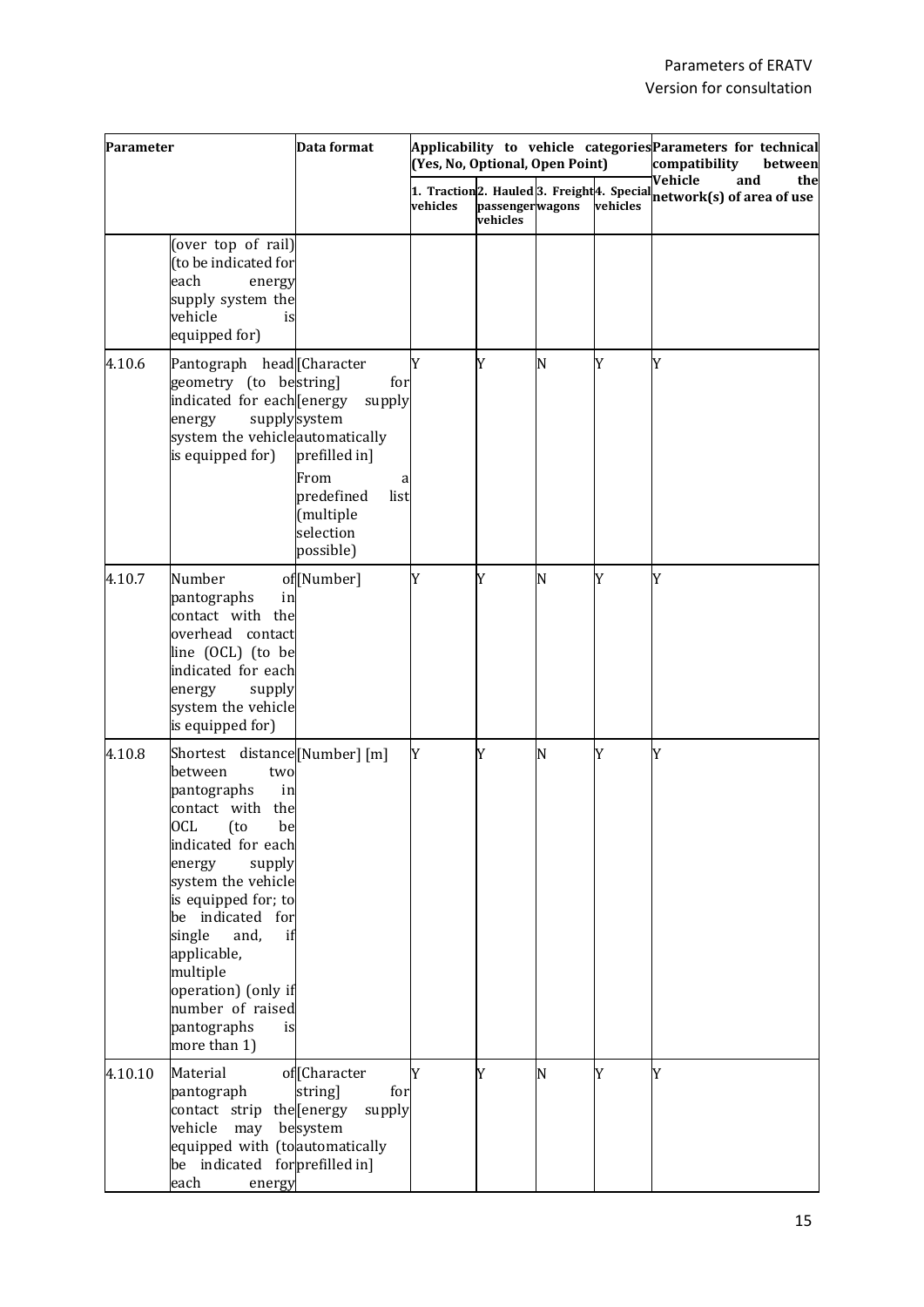| Parameter |                                                                                                                                                          | Data format                                                                                | (Yes, No, Optional, Open Point) |                                  | Applicability to vehicle categories Parameters for technical<br>compatibility<br>between |          |                                                                                               |
|-----------|----------------------------------------------------------------------------------------------------------------------------------------------------------|--------------------------------------------------------------------------------------------|---------------------------------|----------------------------------|------------------------------------------------------------------------------------------|----------|-----------------------------------------------------------------------------------------------|
|           |                                                                                                                                                          |                                                                                            | vehicles                        | passengerwagons<br>.<br>vehicles |                                                                                          | vehicles | Vehicle<br>and<br>the<br>1. Traction2. Hauled 3. Freight 4. Special network(s) of area of use |
|           | supply system the From<br>vehicle<br>equipped for)                                                                                                       | a<br>ispredefined<br>list<br>(multiple<br>selection<br>possible)                           |                                 |                                  |                                                                                          |          |                                                                                               |
| 4.10.11   | Automatic<br>dropping<br>device<br>(ADD) fitted (to be<br>indicated for each<br>supply<br>energy<br>system the vehicle<br>is equipped for)               | [Boolean] Y/N                                                                              | Y                               | Y                                | N                                                                                        | Y        | Y                                                                                             |
| 4.10.14   | Electric<br>with<br>equipped<br>power or current<br>limitation function                                                                                  | units [Boolean] Y/N                                                                        | Y                               | N                                | N                                                                                        | Y        | Y                                                                                             |
| 4.10.15   | Mean contact force [Number] [N]                                                                                                                          |                                                                                            | Y                               | Y                                | N                                                                                        | Y        | Y                                                                                             |
| 4.12      | Passenger<br>related<br>characteristics                                                                                                                  | <b>Heading</b> (no<br>data)                                                                |                                 |                                  |                                                                                          |          |                                                                                               |
| 4.12.3.1  | Platform<br>which<br>for<br>vehicle<br>designed.                                                                                                         | heights[Number]<br>fromY<br>thepredefined<br>list<br>is(multiple<br>selection<br>possible) |                                 | Y                                | N                                                                                        | N        | Y                                                                                             |
| 4.13      | <b>On-board CCS</b><br>equipment (for<br>vehicles with a<br>driving cab only)                                                                            | <b>Heading</b> (no<br>data)                                                                |                                 |                                  |                                                                                          |          |                                                                                               |
| 4.13.1    | <b>Signalling</b>                                                                                                                                        | <b>Heading</b> (no<br>data)                                                                |                                 |                                  |                                                                                          |          |                                                                                               |
| 4.13.1.1  | equipment [Character<br><b>ETCS</b><br>on-board and thestring From a<br>set<br>specifications or<br>supported system<br>versions from CCS<br>TSI Annex A | ofpredefined list                                                                          | Y                               | $\overline{AY}$                  | N                                                                                        | Y        | Y                                                                                             |
| 4.13.1.5  | Class B or other [Character<br>train<br>control<br>warning<br>installed (systemoption possible)<br>and, if applicable,<br>version)                       | protection, string From<br>a<br>andpredefined<br>list<br>systems (more than one            | Y                               | $\frac{AY}{AY}$                  | N                                                                                        | Y        | Y                                                                                             |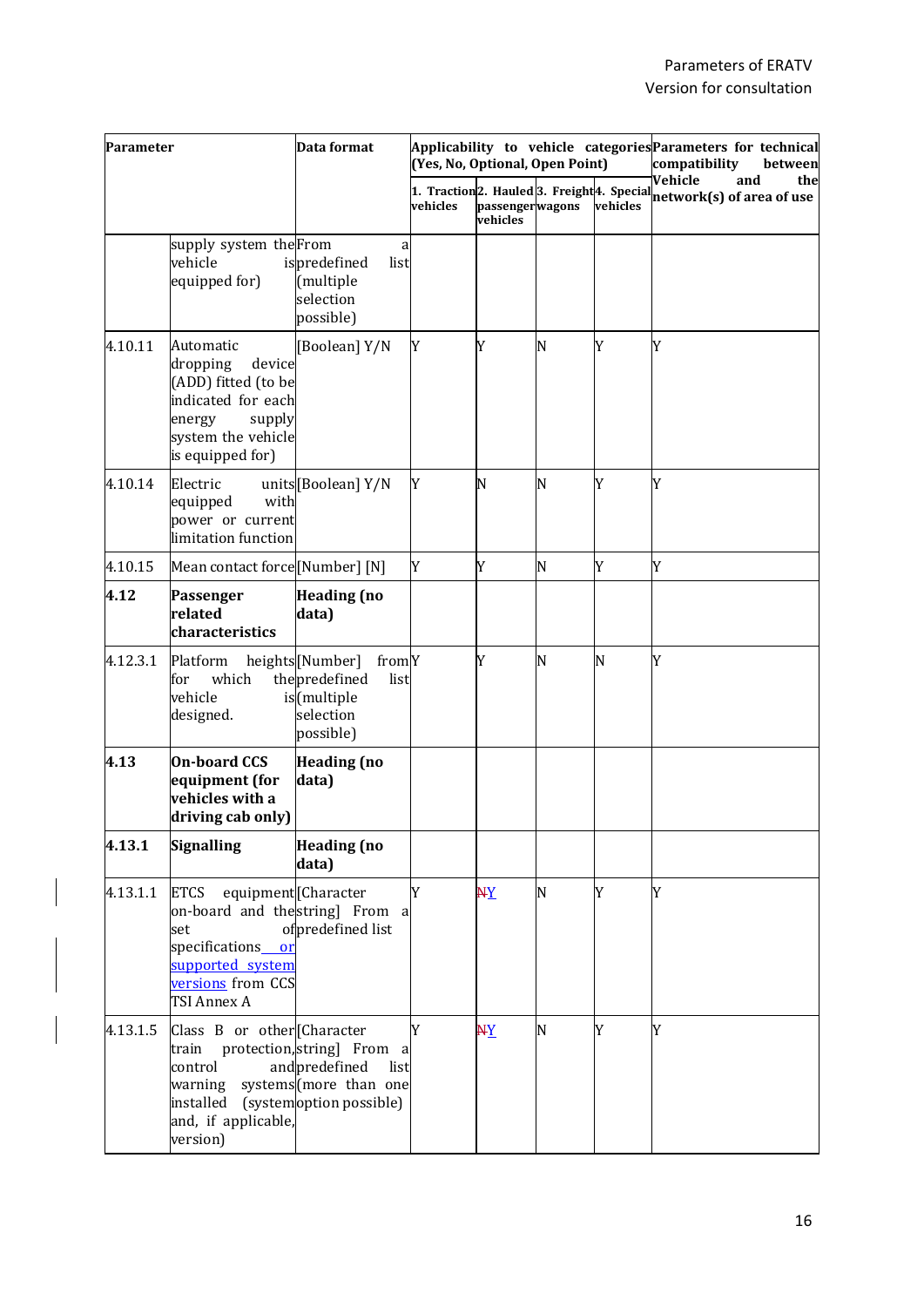| Parameter |                                                                                                     | Data format                                                                                     | (Yes, No, Optional, Open Point) |                             | Applicability to vehicle categories Parameters for technical<br>compatibility<br>between |          |                                                                                               |
|-----------|-----------------------------------------------------------------------------------------------------|-------------------------------------------------------------------------------------------------|---------------------------------|-----------------------------|------------------------------------------------------------------------------------------|----------|-----------------------------------------------------------------------------------------------|
|           |                                                                                                     |                                                                                                 | vehicles                        | passengerwagons<br>vehicles |                                                                                          | vehicles | Vehicle<br>and<br>the<br>1. Traction2. Hauled 3. Freight 4. Special network(s) of area of use |
| 4.13.1.7  | <b>ETCS</b><br>implementation                                                                       | on-board Character<br>string]                                                                   | Y                               | $\overline{X}$              | N                                                                                        | Y        | <b>N¥</b>                                                                                     |
| 4.13.1.8  | <b>ETCS</b><br>Compatibility                                                                        | System [Character<br>string] From a<br>predefined<br>list<br>(more than one<br>option possible) | Y                               | $\overline{X}$              | N                                                                                        | Y        | YN                                                                                            |
| 4.13.1.9  | Managing<br>information about<br>the completeness<br>of the train                                   | [Boolean] Y/N                                                                                   | Y                               | $\frac{XY}{2}$              | N                                                                                        | Y        | Y                                                                                             |
| 4.13.2    | Radio                                                                                               | <b>Heading (no</b><br>data)                                                                     |                                 |                             |                                                                                          |          |                                                                                               |
| 4.13.2.1  | GSM-R Radio voice Character<br>on board and itsstring] From a<br><b>Baseline</b>                    | predefined list                                                                                 | Y                               | $\frac{XY}{2}$              | N                                                                                        | Y        | Y                                                                                             |
| 4.13.2.3  | Class B or other [Character<br>radio<br>installed<br>and, if applicable, (more than one<br>version) | systemsstring] From a<br>(systempredefined<br>list<br>option possible)                          | Y                               | $\overline{AY}$             | N                                                                                        | Y        | Y                                                                                             |
| 4.13.2.5  | Radio<br>System<br>Compatibility                                                                    | Voice [Character<br>string] From a<br>predefined<br>list<br>(more than one<br>option possible)  | Y                               | $X_{\text{A}}$              | N                                                                                        | Y        | $X_{\mathbf{X}}$                                                                              |
| 4.13.2.6  | <b>GSM-R</b> Voice and Character<br>operational<br>communication<br>implementation                  | string]                                                                                         | Y                               | $\overline{AY}$             | N                                                                                        | Y        | ¥N                                                                                            |
| 4.13.2.7  | GSM-R Radio Data Character<br>communication onstring From a<br>board<br>and<br><b>Baseline</b>      | itspredefined list                                                                              | Y                               | $\overline{AY}$             | N                                                                                        | Y        | Y                                                                                             |
| 4.13.2.8  | Radio Data System [Character<br>Compatibility                                                       | string] From a<br>predefined<br>list<br>(more than one<br>option possible)                      | Y                               | $\overline{X}$              | N                                                                                        | Y        | $\overline{XY}$                                                                               |
| 4.13.2.9  | $GSM-R$<br>communication<br>application<br>for<br><b>ATO</b><br>ETCS_and<br>implementation          | Data <sup>[Character</sup><br>string]                                                           | Y                               | $X_{\text{A}}$              | N                                                                                        | Y        | N <sub>Y</sub>                                                                                |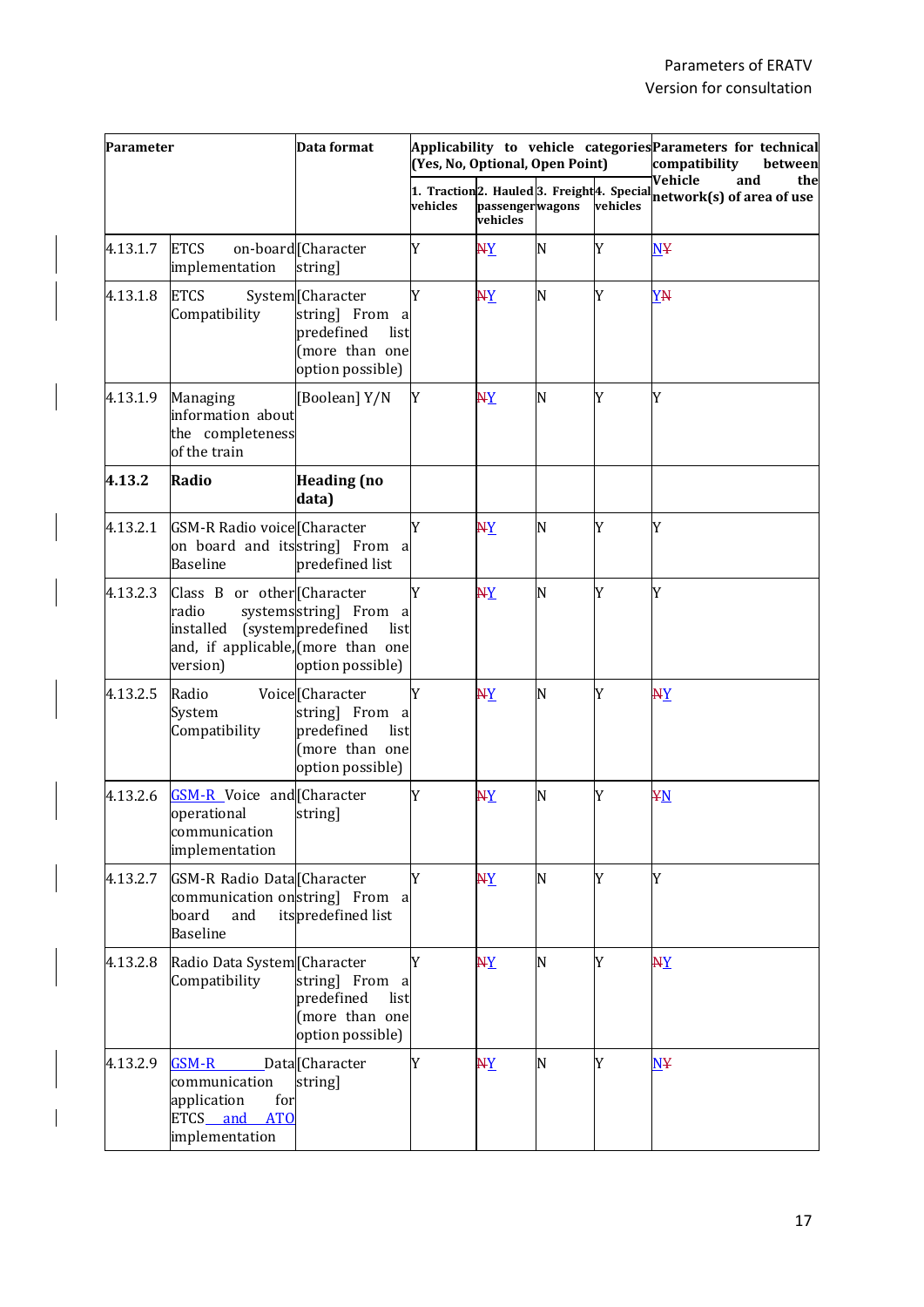| Parameter      |                                                                                                      | Data format                                                                             | (Yes, No, Optional, Open Point) |                             | Applicability to vehicle categories Parameters for technical<br>compatibility<br>between |                         |                                                                                                |
|----------------|------------------------------------------------------------------------------------------------------|-----------------------------------------------------------------------------------------|---------------------------------|-----------------------------|------------------------------------------------------------------------------------------|-------------------------|------------------------------------------------------------------------------------------------|
|                |                                                                                                      |                                                                                         | vehicles                        | passengerwagons<br>vehicles |                                                                                          | vehicles                | Vehicle<br>and<br>the<br>1. Traction 2. Hauled 3. Freight 4. Special network(s) of area of use |
|                | 4.13.2.10 Voice SIM<br>GSM-R<br>Network                                                              | Card <sup>[</sup> Character<br>Homestring] From a<br>predefined list                    | Y                               | <u>NY</u>                   | N                                                                                        | Y                       | YN                                                                                             |
| 4.13.2.11 Data | SIM<br>GSM-R<br>Network                                                                              | Card <sup>[Character</sup><br>Homestring] From a<br>predefined list                     | Y                               | <u>NY</u>                   | N                                                                                        | Y                       | YN                                                                                             |
|                | 4.13.2.12 <b>GSM-R</b> Voice SIM [Boolean] Y/N<br>Card support of<br>Group ID 555                    |                                                                                         | Y                               | <u>NY</u>                   | N                                                                                        | Y                       | YN                                                                                             |
|                | 4.13.2.13 FRMCS on-board [Character<br>and its Baseline                                              | string From<br>predefined list                                                          | ¥                               | <u>N</u>                    | <u>н</u>                                                                                 | ¥                       | ¥                                                                                              |
|                | 4.13.2.14 FRMCS Voice and<br>operational<br>co <u>mmunication</u><br>implementation                  | <b>[Character</b><br>string]                                                            | ¥                               | <u>N</u>                    | <u>N</u>                                                                                 | ¥                       | <u>N</u>                                                                                       |
|                | 1.13.2.15 FRMCS Data<br>communication<br>for ETCS and ATO<br><i>implementation</i>                   | <b>Character</b><br>string]                                                             | ¥                               | <u>N</u>                    | N                                                                                        | ¥                       | <u>N</u>                                                                                       |
|                | 4.13.2.16 SIM Card FRMCS<br>Home Network                                                             | <b>Character</b><br>string] From a<br><b>predefined list</b>                            | ¥                               | <u>N</u>                    | <u>N</u>                                                                                 | ¥                       | ¥                                                                                              |
| 4.13.3         | <b>ATO</b>                                                                                           | <b>Heading</b> (no<br>data)                                                             |                                 |                             |                                                                                          |                         |                                                                                                |
| 4.3.13.1       | <b>On-board ATO</b><br>system version                                                                | <b>[Character]</b><br>string] From a<br>predefined list                                 | Ÿ                               | ${\bf A}{\bf Y}$            | N                                                                                        | $\overline{\textbf{Y}}$ | $\overline{\mathbf{N}}$                                                                        |
| 4.3.13.2       | <b>On-board ATO</b><br><i>implementation</i><br><b>functional</b><br><i>identifier</i>               | <b>[Character]</b><br>string]                                                           | $\overline{\textbf{Y}}$         | <u>NY</u>                   | <u>N</u>                                                                                 | Y                       | $\overline{\mathbf{N}}$                                                                        |
| 4.3.13.3       | On-board ATO<br><b>communication</b><br>system                                                       | <b>Character</b><br>string] From a<br>predefined list                                   | Ÿ                               | <b>NY</b>                   | N                                                                                        | Y                       | N                                                                                              |
| 4.14           | Compatibility<br>with train<br>detection<br>systems                                                  | <b>Heading</b> (no<br>data)                                                             |                                 |                             |                                                                                          |                         |                                                                                                |
| 4.14.1         | of<br>Type<br>detection systemsstring] From a<br>which<br>for<br>vehicle has<br>designed<br>assessed | train[Character<br>thepredefined<br>list<br>been (more than one<br>and option possible) | Y                               | Y                           | Y                                                                                        | Y                       | Y                                                                                              |